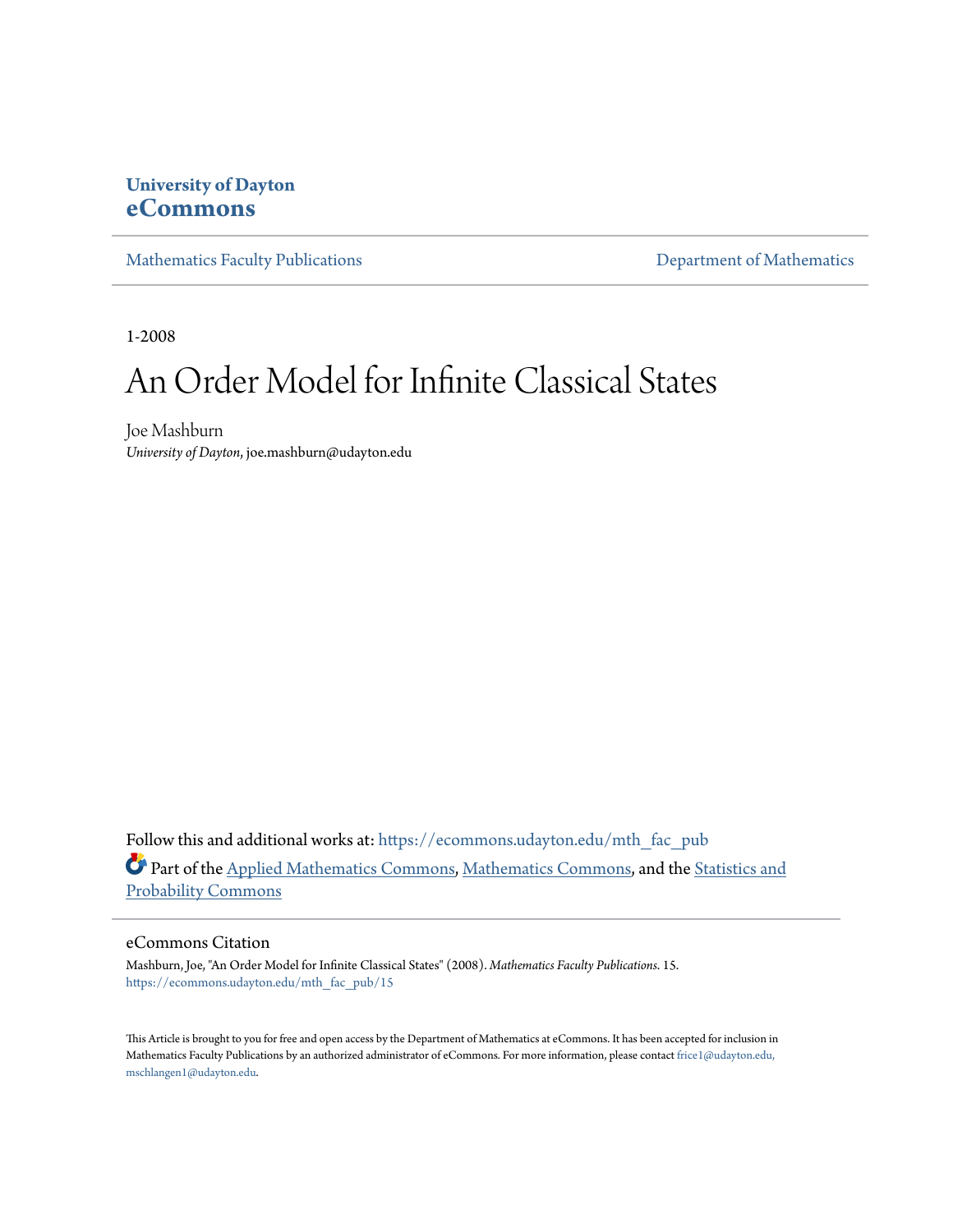#### Joe Mashburn

## An Order Model for Infinite Classical States

Received: date / Accepted: date

Abstract In 2002 Coecke and Martin ([3]) created a model for the finite classical and quantum states in physics. This model is based on a type of ordered set which is standard in the study of information systems. It allows the information content of its elements to be compared and measured. Their work is extended to a model for the infinite classical states. These are the states which result when an observable is applied to a quantum system. When this extended order is restricted to a finite number of coordinates, the model of Coecke and Martin is obtained. The infinite model retains many desirable aspects of the finite model, such as pure states as maximal elements and expected behavior of thermodynamic entropy. But it looses some of the important domain theoretic aspects, such as having a least element and exactness. Shannon entropy is no longer defined over the entire model and both it and thermodynamic entropy cease to be a measurements in the sense of Martin.

#### 1 Introduction

In 1970 Dana Scott ([8]) introduced the concept of using ordered sets as models for systems of information. The ordered sets he used, called domains, have proved useful in many settings that can be expressed in terms of some type of knowledge or information. The role of information has become important in the interpretation of quantum physics. See, for example, Clifton, Bub, and Halvorson [2] or Fuchs [5]. Recently Coecke and Martin ([3]) used a modified version of these domains to create a model,  $\Delta^n$ , for finite classical states and a model,  $\Omega^n$  for finite quantum states. The classical states are the states which result when an observable is applied to a quantum system. One can also think of choosing a frame of reference for the

The author wishes to thank the referee for suggestions which improved the quality of this paper.

University of Dayton, Dayton OH 45469-2316 E-mail: joe.mashburn@udayton.edu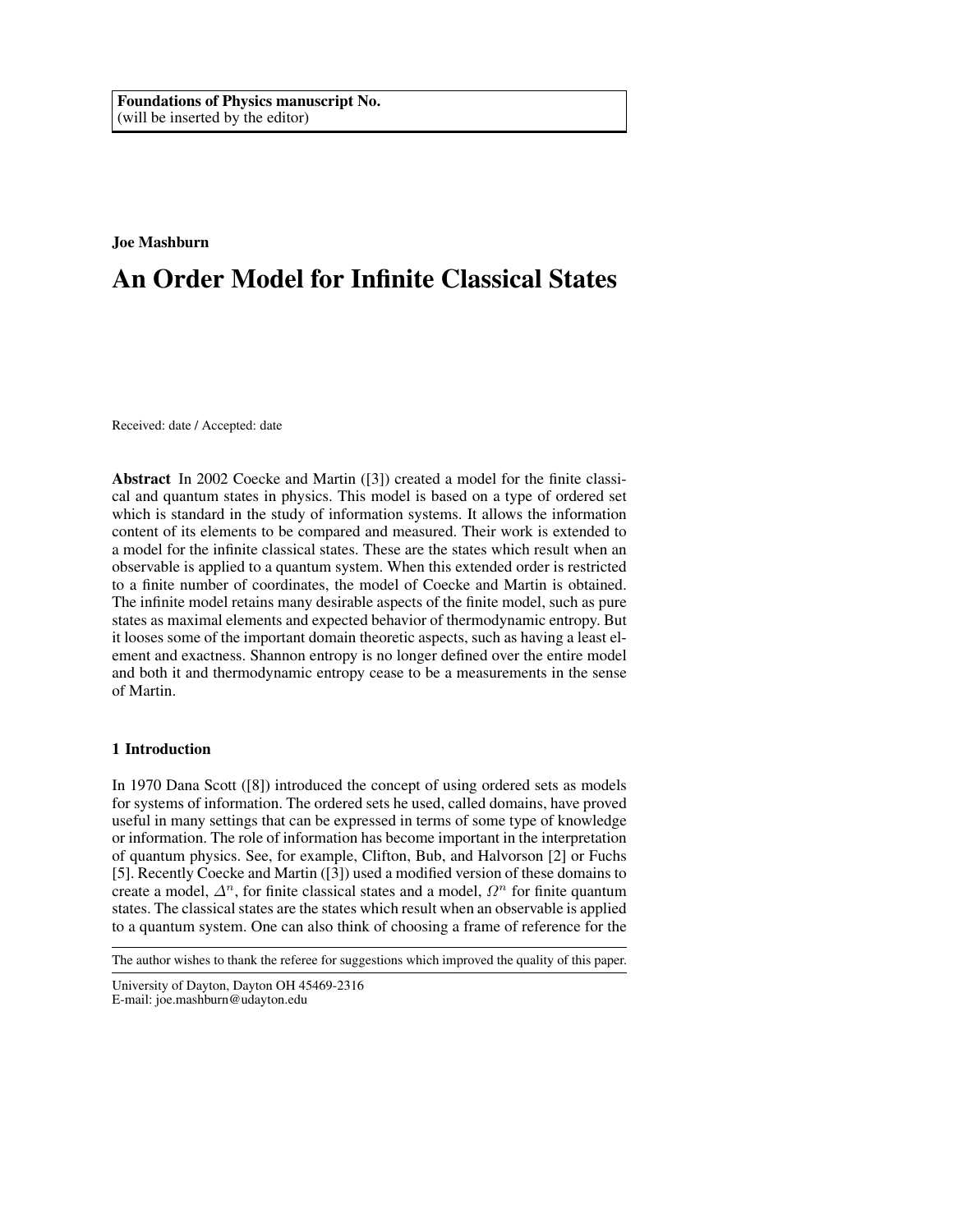quantum system. Then there are a finite number of possible outcomes, each with its own probability of actually occurring. The model  $\Delta^n$  is therefore based on the set of n-tuples with nonnegative coordinates whose sum equals one. The idea is that each coordinate represents the probability that the system under consideration has the particular outcome represented by that coordinate. The order defined on this set, called the Bayesian order, captures the notion of increasing certainty. If  $x, y \in \Delta^n$  and  $x < y$  then y represents a movement from the uncertain state x towards a particular pure state, in which one coordinate has value 1 and the others have value 0. These pure states form the maximal elements of the model. The model contains a minimum element (the completely mixed state each of whose coordinates has value  $1/n$ ). It also satisfies the Mixing Law and Degeneracy. In this model, entropy decreases as certainty increases.

The Bayesian order gives an order-theoretic structure to the physical information contained in the classical states. The content of the information contained in a state can be measured and the information contained in different states can be compared. The model can predict which states contain essential information for other states.

In this paper, we will extend the model for finite classical states to one for infinite classical states. We will make use of symmetries, similar to those used by Coecke and Martin, to define an order on functions defined on  $\omega$ , the set of nonnegative integers. These functions take the place of the  $n$ -tuples and behave like  $\omega$ -tuples with nonnegative coordinates. This model retains some of the nice properties of  $\Delta^n$  such as pure states, Degeneration, the Mixing Law, and thermodynamic entropy. The order also represents increasing certainty. But some properties are lost. There is no longer a minimal element, and an important relation defined by Coecke and Martin to represent approximation does not work in this model. This means that the idea of essential information is lost. While the notion of entropy associated with thermodynamics is retained Shannon entropy, more commonly associated with quantum information theory, is not defined over the entire infinite model. Nevertheless, Shannon entropy still provides a picture of what is happening in the system. The standard functions which measure the information content of elements of the model are no longer able to do so in the infinite case.

In the next section we will give the background and basic definitions and notation that are needed in the following sections. In Section 3, the order is defined and its basic properties are established. In Section 4 the structure of the model is developed. We will see that the Mixing Law applies, that the model has an infinite number of maximal elements, that it is directed complete, that it can be divided into an infinite number of order isomorphic pieces, and that it has no minimal elements. In Section 5 it is shown that the notion of approximation used in [3] does not help with approximation in this model because no element is weakly way below any other element. In Section 6 it is shown that while the natural retraction still retains the nice behavior exhibited in  $\Delta^n$ , as does the function  $v(f) = 1 - f^+$ and entropy  $s(f) = -\ln f^+$ , Shannon entropy is not defined everywhere. We will also see that these functions are no longer measurements of the model.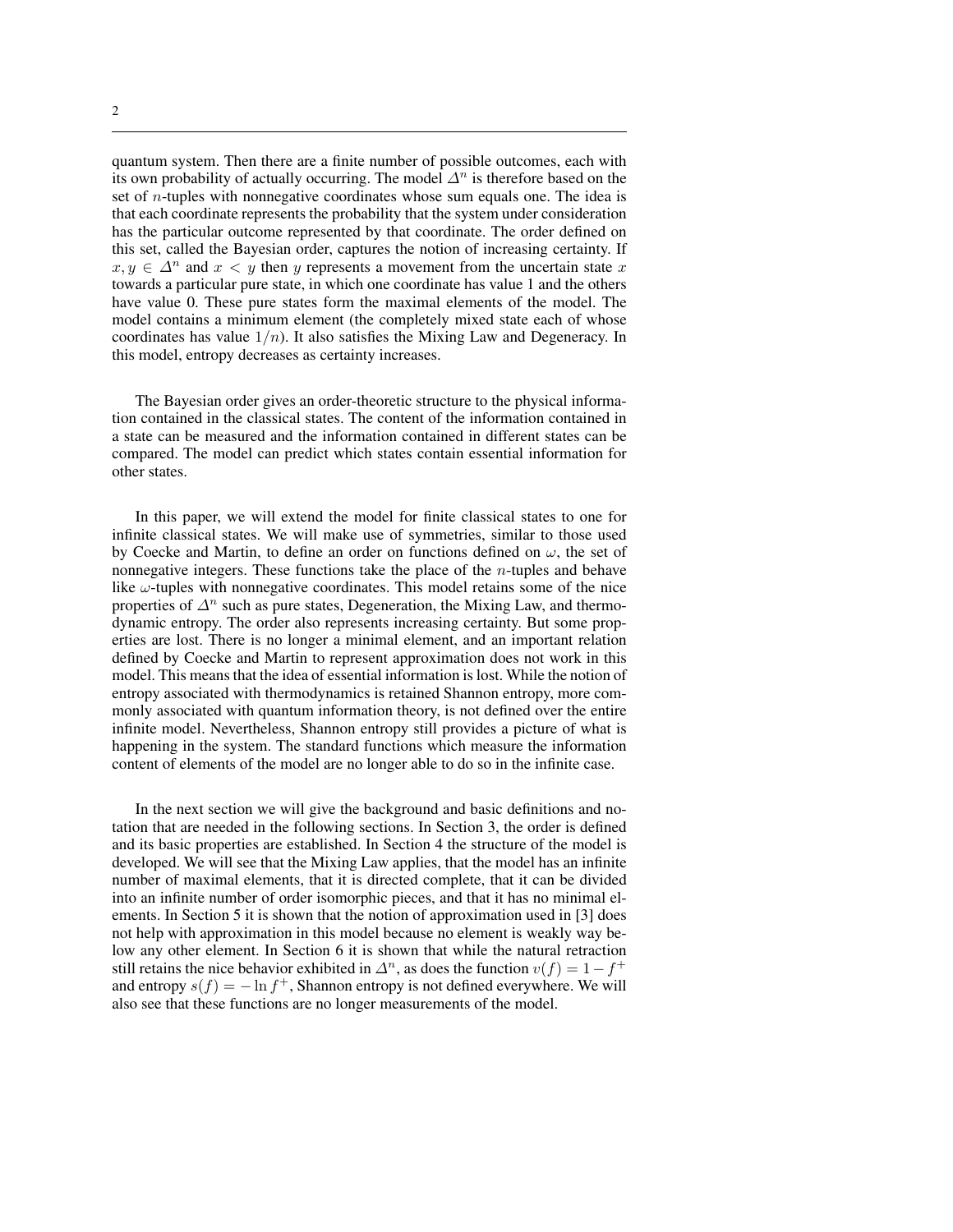#### 2 Background

An order  $\langle \langle \rangle$  on a set X is a relation that is asymmetric and transitive. A partial ordering  $(\leq)$  is a relation that is reflexive, antisymmetric and transitive. We can clearly switch back and forth easily between the two kinds of relations. If  $a \in X$ then  $\uparrow$   $a = \{b \in X : a < b\}, \downarrow$   $a = \{b \in X : b < a\}, \uparrow$   $a = \{b \in X : a \le b\},\$ and  $\overline{y}$   $a = \{b \in X : b \le a\}$ . We say that a subset A of X is *increasing* if and  $\downarrow$   $a = \{b \in X$ <br>  $A = \mathbf{1}$   $A = \bigcup_{a \in A} \mathbf{1}$   $a$ .

**Definition 1** A subset *D* of an ordered set *X* is *directed* if and only if for every  $a, b \in D$  there is  $c \in D$  such that  $a \leq c$  and  $b \leq c$ .

In terms of information, to say that  $D$  is directed means that for every pair of states contained in  $D$  there is another state in  $D$  which extends the information contained in both states in the pair. This means that the information contained in states in  $D$  is consistent. If a (possibly infinite) number of observers reach conclusions on the state of a physical system based on their individual results and these various states are collected into a set  $D$ , then to say that  $D$  is directed means when states for observers  $A$  and  $B$  are compared there is a state belonging to another observer which is consistent with which the first two states. That is, while the results of  $A$  and  $B$  differ, neither is surprised by the results of  $C$ .

Definition 2 An ordered set X is said to be *directed complete* if and only if every nonempty directed subset of  $X$  has a supremum in  $X$ .

If  $X$  is directed complete then we will say that it is a directed complete partial order, or a *dcpo*. As the name implies, a dcpo represents an information system that is complete in the sense that consistent collections of information lead somewhere. There is a larger piece of information that is obtained by combining all the smaller bits.

**Definition 3** A set U of an ordered set X is *Scott open* if and only if it is increasing and, for every directed  $D \subseteq X$ , if sup  $D \in U$  then  $D \cap U \neq \emptyset$ .

The collection of Scott open subsets forms the Scott topology. A subset of  $X$ , or collection of states, will be Scott open when the subset contains all the states that give more information about the system than a state known to be in the collection, and when it is impossible to reach the information contained within a state from the collection without first obtaining information from a state already known to be in the collection. Every ordered set admits a Scott topology. A relation that is intimately connected to the Scott topology is the *way below* relation. Let X be an ordered set and  $a, b \in X$ . Then a is way below b, or  $a \ll b$ , if and only if, for every directed  $D \subseteq X$ , if sup  $D \ge b$  then  $D \cap \mathcal{I}$   $a \ne \emptyset$ . When a state a is way below a state  $b$  it means that  $a$  contains information that is essential if one is to obtain the information contained in state b. Every path to b could use  $a$  as its starting point. Let  $\uparrow a = \{b \in X : a \ll b\}$  and  $\downarrow a = \{b \in X : b \ll a\}$ . The ordered set X is *continuous* if, for every  $a \in X$ ,  $\mathring{\downarrow} a$  is directed and sup  $\mathring{\downarrow} a = a$ . When  $X$  is continuous, every element of  $X$  can be approximated by the elements that are way below it. Coecke and Martin relate this to the notion of *partiality*, in which the approximating elements are said to be partial, and the approximated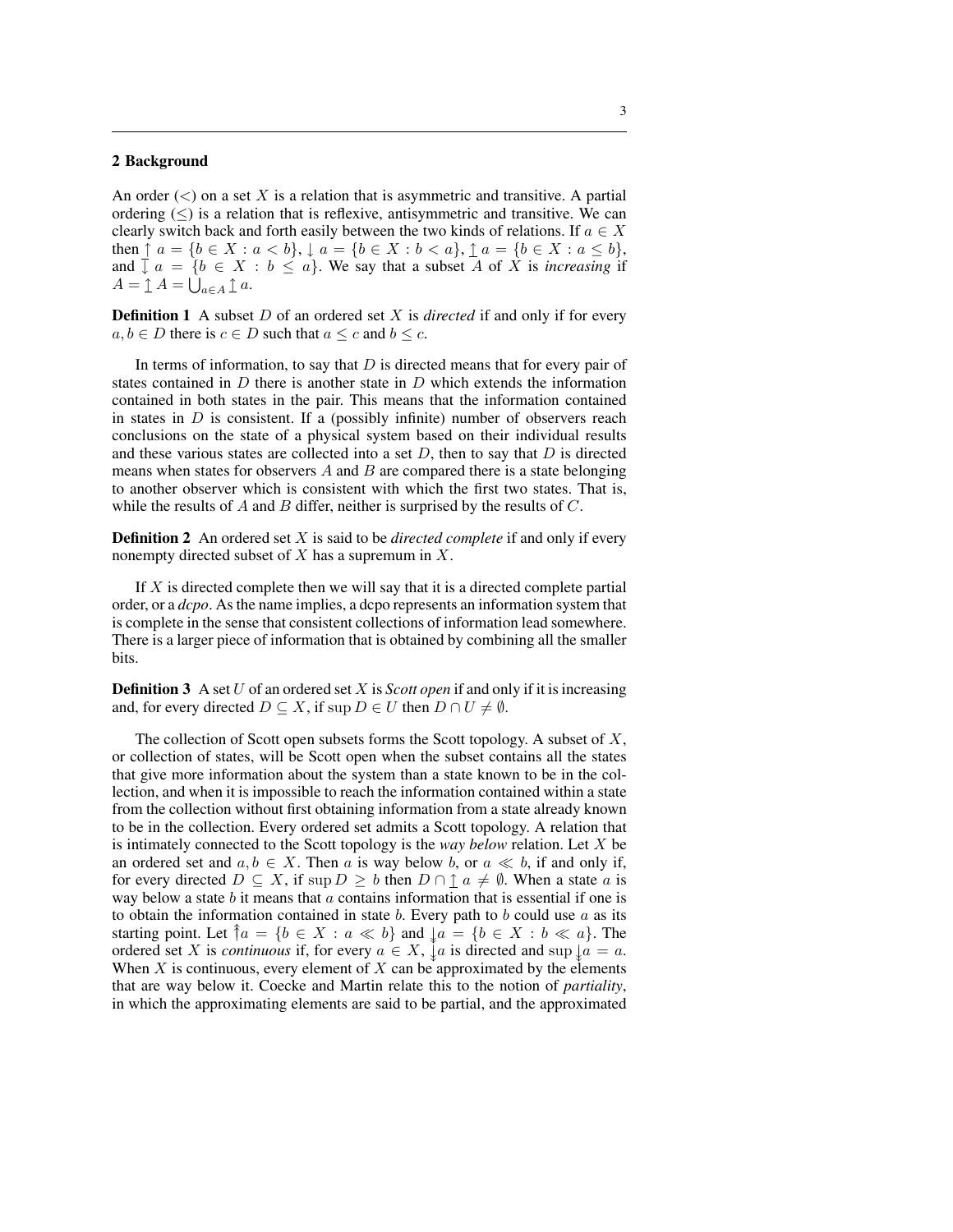elements are total. See [4] for more information on partiality in physics. The continuity of  $X$  also gives us a good way of constructing the Scott topology, for when X is continuous then  $\{\uparrow a : a \in X\}$  is a basis for the Scott topology. For more information on the way below relation and the Scott topology see [1] and [8].

Unfortunately,  $\Delta^n$  is not continuous. The set  $\{\hat{\mathcal{T}}x : x \in \Delta^n\}$  still generates a topology, but not the Scott topology. Many elements of  $\Delta^n$  are not way below any other element. Coecke and Martin were able to preserve a notion of approximation by slightly changing the definition of the way below relation. We will say that  $a$ is *weakly way below b*, or  $a \ll_w b$ , if and only if, for every directed  $D \subseteq X$ , if  $\sup D = b$  then  $D \cap \hat{\perp} a \neq \emptyset$ . Let  $\hat{\uparrow}_w a = \{b \in X : a \ll_w b\}$  and  $\downarrow_w a = \{b \in \bot \}$  $X : b \ll_w a$ . X is said to be *exact* if, for every  $a \in X$ ,  $\downarrow_w a$  is directed and sup  $\downarrow_{w} a = a$ . Exactness, like continuity, provides an idea of approximation.  $\Delta^{n}$  is exact. The weakly way below relation provides a notion of essential information just as the way below relation does. If  $a \ll_w b$  then we cannot build a knowledge of b without knowing a. The difference in the relations is that if  $a \ll b$  then we cannot build a knowledge of a state which contains even more information than b without knowing a. In the weakly way below relation we can build up such knowledge without knowing a. For more information on the weakly way below relation see [7]. In [6] Martin modifies the order on  $\Delta^n$  to obtain a continuous model for the classical states. But this order does not extend to quantum states, whereas the Bayesian order does.

In the following sections  $\omega$  is the set of natural numbers, or nonnegative integers. For every  $n \in \omega$ ,  $n = \{m \in \omega : m < n\} = \{0, 1, \ldots, n-1\}$ . Saying that  $m \in n$  is the same as saying that  $m < n$ . We will use the standard notation of dom f as the domain of the function f, and ran f as its range. We will use  $f^+$  to represent max ran  $f$ .

#### 3 Definition of the Model

The model we will construct should reflect the situation when an observable is applied to an infinite dimensional quantum system. Then the system is in a state in which an infinite number of outcomes are possible and each outcome has a certain probability of actually occurring. This situation can be represented by a function with an infinite number of possible values. Since the values are supposed to be probabilities, they must all be nonnegative and add up to one. Let  $\Delta^{\omega}$  be to be probabilities, they must all be honnegative and add up to one. Let  $\Delta^*$  be the set of functions from  $\omega$  into [0, 1] such that  $\sum_{n \in \omega} f(n) = 1$ . We can again think of f as giving us probabilities for being in a particular state. Here  $f(n)$  is the probability that our system has the outcome represented by  $n$ . Note that if  $f, g \in \Delta^{\omega}$  and there is  $m \in \omega$  such that  $f(m) < g(m)$  then there must be  $n \in \omega$ such that  $f(n) > g(n)$ . This means that if  $f(m) \le g(m)$  for all  $m \in \omega$  then  $f = g$ .

Some of our results require a more general setting, so let  $C$  be the set of func-Some of our results require a more general setting, s<br>tions from  $\omega$  into [0, 1] such that  $\sum_{n \in \omega} f(n)$  converges.

Let  $f \in C$  and think of f as an infinite string of numbers whose sum is finite. We can reorder  $f$  so that the numbers are decreasing (in the sense of nonincreasing). We will use such reorderings to define the order on  $\Delta^{\omega}$ , and we would like all of them to "look alike". But we will have trouble getting this because of zeroes. If  $f(n) > 0$  for a finite number of values of n then a reordering of f will result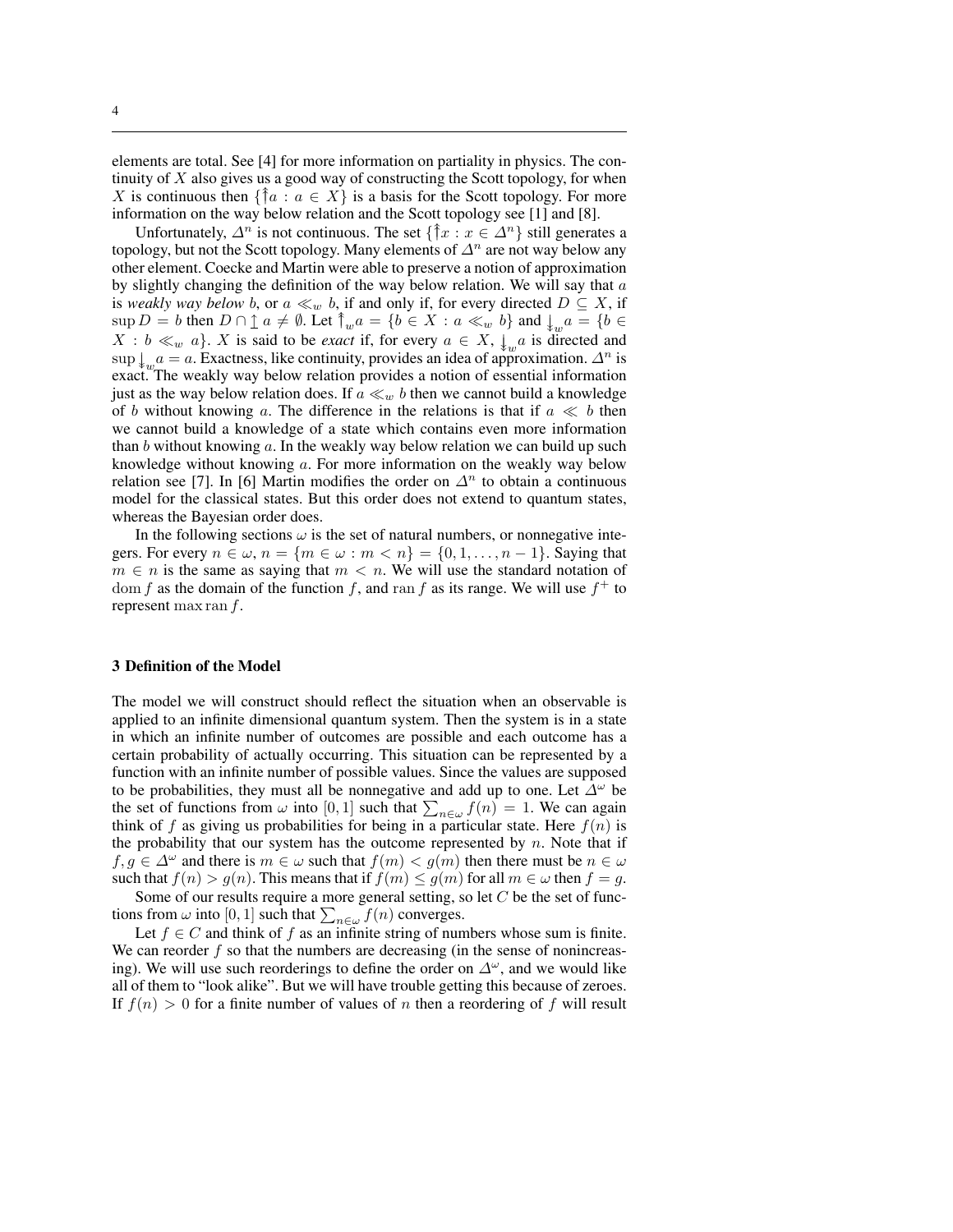in a sequence of order type  $\omega$ . But if  $f(n) > 0$  for an infinite number of values of *n* and there are still some values of *n* at which  $f(n) = 0$  then a reordering of f results in a sequence of order type larger than  $\omega$ . We will have an infinite sequence of nonzero numbers, followed by a sequence of zeros. When this happens we will essentially throw the extra zeros away. Since the outcomes represented by the coordinates giving us a value of 0 cannot occur, we do not lose any physical significance by eliminating them.

**Definition 4** For every  $f \in C$  let  $R(f)$  be the set of one-to-one functions  $\sigma$  from  $\omega$ into  $\omega$  such that  $f^{-1}[(0, 1]] \subseteq \text{ran }\sigma$  and  $f \circ \sigma$  is decreasing.

For every  $f \in C$  the set  $R(f)$  represents the number of ways that f can be rearranged into a decreasing sequence.

The following fairly obvious lemma will be very useful in the development of the model.

**Lemma 5** *Let*  $f \in C$ *. If*  $\sigma, \tau \in R(f)$  *then*  $f \circ \sigma = f \circ \tau$ *.* 

Before defining the order on  $\Delta^{\omega}$  we must consider what it is that the order should tell us. The relation  $f < g$  should occur when g gives us more certain information about the state of our system and is consistent with what we know from the earlier observation. This means that outcomes with lower probabilities in f should become even lower in  $q$ , and those with higher probabilities in f should become even higher in  $g$ . The relative differences in the values we get from  $g$  should become larger than those we get from  $f$ . Coecke and Martin were able to codify this in the following way. Let  $f, g \in C$ . To simplify notation, we will assume that  $f$  and  $g$  are already decreasing, and that they never take on the value 0. Then g is more certain than f when  $f(n)/f(n+1) \le g(n)/g(n+1)$  for all  $n \in \omega$ . If we write this inequality as  $f(n)g(n+1) \le f(n+1)g(n)$  then we can drop the assumption that f and q are never zero. This leads us to the following two definitions.

**Definition 6** For every  $f \in C$  set  $T(f, g)$  equal to the set of all  $\sigma \in R(f) \cap R(g)$ such that

$$
(f \circ \sigma)(n)(g \circ \sigma)(n+1) \le (f \circ \sigma)(n+1)(g \circ \sigma)(n) \tag{*}
$$

for every  $n \in \omega$ .

**Definition 7** For every  $f, g \in \Delta^{\omega}$  set  $f \le g$  if and only if  $T(f, g) \ne \emptyset$ .

The following lemmas will establish some basic behavior of this relation and allow us to show that it is indeed an order. First, if  $f \leq g$  and  $f(n) = 0$  for some n then, since q should not contain any surprises, based on the information from  $f$ , we should have  $q(n) = 0$ .

**Lemma 8** Let  $f, g \in C$ *.* If  $T(f, g) \neq \emptyset$  and there is  $n \in \omega$  such that  $f(n) = 0$ *then*  $g(n) = 0$ *. If*  $\{m \in \omega : g(m) > 0\}$  *is infinite and there is*  $n \in \omega$  *such that*  $g(n) = 0$  *then*  $f(n) = 0$ *.*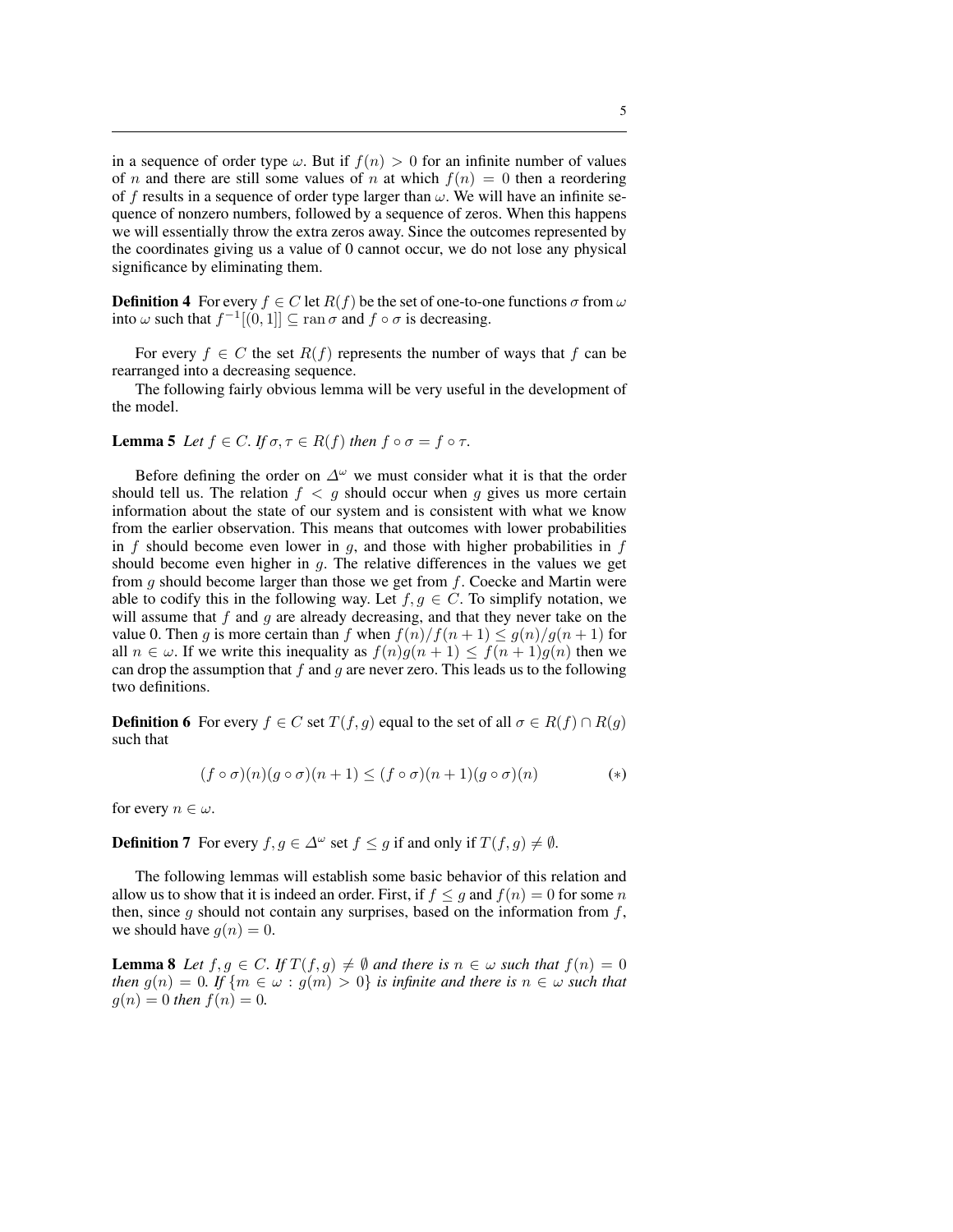*Proof* Let  $\sigma \in T(f, g)$ . If  $n \notin \text{dom } \sigma$  then  $g(n) = 0$ . So we may assume that  $n \in \text{dom }\sigma$ . Let  $m \in \omega$  such that  $\sigma(m) = n$ . We may also assume that  $m =$  $\min\{k \in \omega : (f \circ \sigma)(k) = 0\}$ . Obviously  $m > 0$ , so

$$
(f \circ \sigma)(m-1)(g \circ \sigma)(m) \le (f \circ \sigma)(m)(g \circ \sigma)(m-1) = 0
$$

and therefore  $g(n) = (g \circ \sigma)(m) = 0$ .

Now assume that  ${m \in \omega : g(m) > 0}$  is infinite and let  $n \in \omega$  such that  $g(n) = 0$ . Let  $\sigma \in T(f, g)$ . If  $f(n) > 0$  then  $n \in \text{ran }\sigma$ . Let  $j \in \omega$  such that  $\sigma(j) = n$ . There must be  $m \in \omega$  such that  $g(m) > 0$  and  $m = \sigma(k)$  for some  $k > j$ . But this is impossible because  $g(\sigma(k)) \leq g(\sigma(j)) = 0$ . Thus  $f(n) = 0$ .  $\Box$ 

A consequence of this lemma is that if  $T(f, g) \neq \emptyset$  and  ${n \in \omega : g(n) > 0}$ is infinite then  $\{n \in \omega : f(n) > 0\} = \{n \in \omega : g(n) > 0\}$ . So if  $f \in \Delta^{\omega}$ and  $f$  is positive on an infinite number of coordinates, then we cannot create a larger element of  $\Delta^{\omega}$  by changing a finite number of these coordinates to 0 and adjusting the rest. If we want to change one of these coordinates to 0, then we must change all but a finite number of them to 0. If we determine that a finite number of outcomes are impossible and remain consistent with the information represented by f, then we must in fact determine that all but a finite number of outcomes are impossible.

**Lemma 9** *If*  $f, g \in C$  *and*  $\sigma \in T(f, g)$  *then*  $(f \circ \sigma)(m)(q \circ \sigma)(n) \leq (f \circ \sigma)(n)(q \circ \sigma)(m)$ 

*for all*  $m, n \in \omega$  *with*  $m < n$ *.* 

*Proof* Let  $m, n \in \omega$  with  $m < n$  and assume that the following inequality holds.

$$
(f \circ \sigma)(m)(g \circ \sigma)(n) \le (f \circ \sigma)(n)(g \circ \sigma)(m)
$$

We want to show that  $(f \circ \sigma)(m)(g \circ \sigma)(n+1) \leq (f \circ \sigma)(n+1)(g \circ \sigma)(m)$ . This is clearly true if  $(g \circ \sigma)(n+1) = 0$ , so we may assume that  $(g \circ \sigma)(n+1) \neq 0$ . This means that  $(g \circ \sigma)(n) \neq 0$  and, by Lemma 8,  $(f \circ \sigma)(n) \neq 0$  and  $(f \circ \sigma)(n+1) \neq 0$ as well. Our assumption tells us that

$$
\frac{(f \circ \sigma)(m)}{(f \circ \sigma)(n)} \le \frac{(g \circ \sigma)(m)}{(g \circ \sigma)(n)}
$$

and the fact that  $\sigma \in T(f, g)$  gives us

$$
\frac{(f \circ \sigma)(n)}{(f \circ \sigma)(n+1)} \le \frac{(g \circ \sigma)(n)}{(g \circ \sigma)(n+1)}
$$

Therefore

$$
\frac{(f \circ \sigma)(m)}{(f \circ \sigma)(n+1)} = \frac{(f \circ \sigma)(m)}{(f \circ \sigma)(n)} \cdot \frac{(f \circ \sigma)(n)}{(f \circ \sigma)(n+1)} \le \frac{(g \circ \sigma)(m)}{(g \circ \sigma)(n)} \cdot \frac{(g \circ \sigma)(n)}{(g \circ \sigma)(n+1)} = \frac{(g \circ \sigma)(m)}{(g \circ \sigma)(n+1)}
$$

The result now follows by induction.  $\square$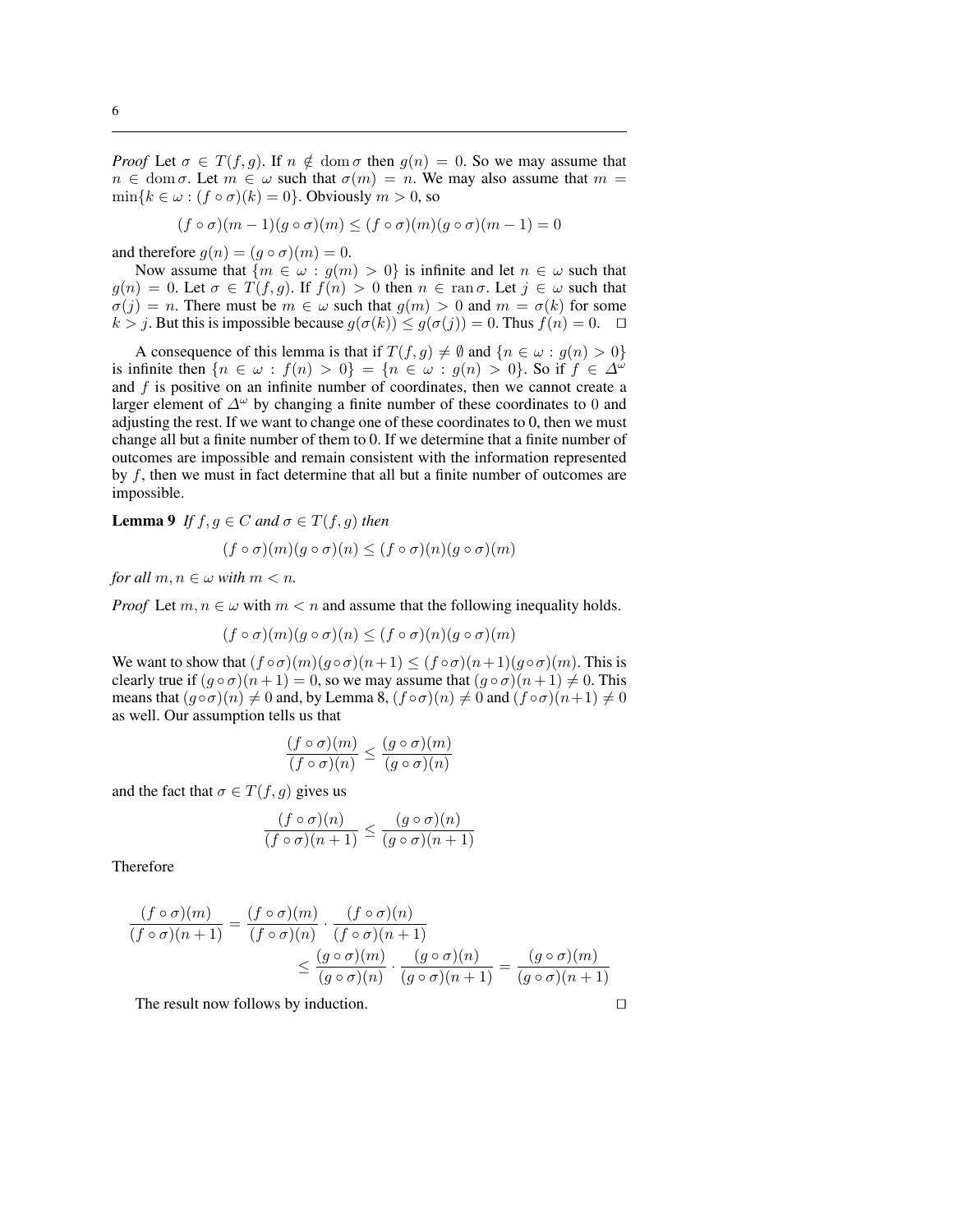The next lemma establishes that  $\Delta^{\omega}$  satisfies Degeneration.

**Lemma 10 (Degeneration)** *Let*  $f, g \in C$  *with*  $T(f, g) \neq \emptyset$ *. If there are*  $m, n \in \omega$ *with*  $g(m) = g(n) > 0$  *then*  $f(m) = f(n)$ *.* 

*Proof* Assume that  $m \neq n$ . Let  $\sigma \in T(f, g)$  and let  $j, k \in \omega$  such that  $\sigma(j) =$ m and  $\sigma(k) = n$ . We may assume that  $j < k$ . Then  $(f \circ \sigma)(j)(g \circ \sigma)(k) \leq$  $(f \circ \sigma)(k)(g \circ \sigma)(j)$  or  $(f \circ \sigma)(j) \leq (f \circ \sigma)(k)$ . But  $f \circ \sigma$  is decreasing, so  $f(m) = (f \circ \sigma)(j) = (f \circ \sigma)(k) = f(n).$ 

The proceeding lemma shows that the relation follows our intuition on more certain states. If g is more certain than f and f tells us that outcome  $m$  is less likely than outcome n then it would be a surprise for  $q$  to say that they were equally likely, unless they both went to zero.

**Lemma 11** *Let*  $f, g \in C$  *and let*  $\sigma \in T(f, g)$ *. If*  $(g \circ \sigma)(m) < (f \circ \sigma)(m)$  *for some*  $m \in \omega$  *then*  $(g \circ \sigma)(n) < (f \circ \sigma)(n)$  *for all*  $n \in \omega$  *with*  $m < n$  *and*  $(g \circ \sigma)(n) > 0$ *.* 

*Proof* Let  $n \in \omega$  with  $m \leq n$  and assume that  $(g \circ \sigma)(n+1) > 0$ . Then none of  $(f \circ \sigma)(n)$ ,  $(f \circ \sigma)(n+1)$ , and  $(g \circ \sigma)(n)$  can be zero. Further assume that  $(g \circ \sigma)(n) < (f \circ \sigma)(n)$ . From  $\sigma \in T(f, g)$  we get that

$$
\frac{(g \circ \sigma)(n+1)}{(f \circ \sigma)(n+1)} \le \frac{(g \circ \sigma)(n)}{(f \circ \sigma)(n)} < 1
$$

and therefore  $(q \circ \sigma)(n+1) < (f \circ \sigma)(n+1)$ .

**Lemma 12** Let  $f, g \in \Delta^{\omega}$  with  $T(f, g) \neq \emptyset$ . If  $f^+ \geq g^+$  then  $f = g$ .

*Proof* Let  $\sigma \in T(f, g)$ . Then  $(f \circ \sigma)(0) = f^+ = g^+ = (g \circ \sigma)(0)$ . Let  $n \in \omega$  and assume that  $(g \circ \sigma)(n) \le (f \circ \sigma)(n)$ . If  $(f \circ \sigma)(n) = 0$  then  $(g \circ \sigma)(n) = 0$  and  $(g \circ \sigma)(n+1) = 0 = (f \circ \sigma)(n+1)$ . We may therefore assume that  $(f \circ \sigma)(n) > 0$ . Then

$$
(g \circ \sigma)(n+1) \le \frac{(g \circ \sigma)(n)}{(f \circ \sigma)(n)} (f \circ \sigma)(n+1) \le (f \circ \sigma)(n+1)
$$

and it follows that  $g(n) \le f(n)$  for all  $n \in \omega$  and that  $f = g$ .

This means that if  $f \leq g$  then  $f^+ \leq g^+$ .

**Theorem 13** *The relation*  $\leq$  *is an order.* 

*Proof* It is obvious that  $f \leq f$  for all  $f \in \Delta^{\omega}$ . Let  $f, g \in \Delta^{\omega}$  with  $f \leq g$  and  $g \le f$ . Let  $\sigma \in T(f, g)$  and  $\tau \in T(g, f)$ . If  $f^+ < g^+$  then  $(f \circ \tau)(0) < (g \circ \tau)(0)$  so  $f(n) < g(n)$  for all  $n \in \omega$  with  $f(n) > 0$  by Lemma 11, which is a contradiction. If  $g^+ < f^+$  then  $(g \circ \sigma)(0) < (f \circ \sigma)(0)$  so  $g(n) < f(n)$  for all  $n \in \omega$  with  $g(n) > 0$  by Lemma 11, which is a contradiction. Therefore  $f^+ = g^+$  and  $f = g$ by Lemma 12.

Let  $f, g, h \in \Delta^{\omega}$  with  $f \le g$  and  $g \le h$ . Let  $\rho \in T(f, g)$  and  $\sigma \in T(g, h)$ . We will define a new function  $\tau$  and show that  $\tau \in T(f,h)$ . First assume that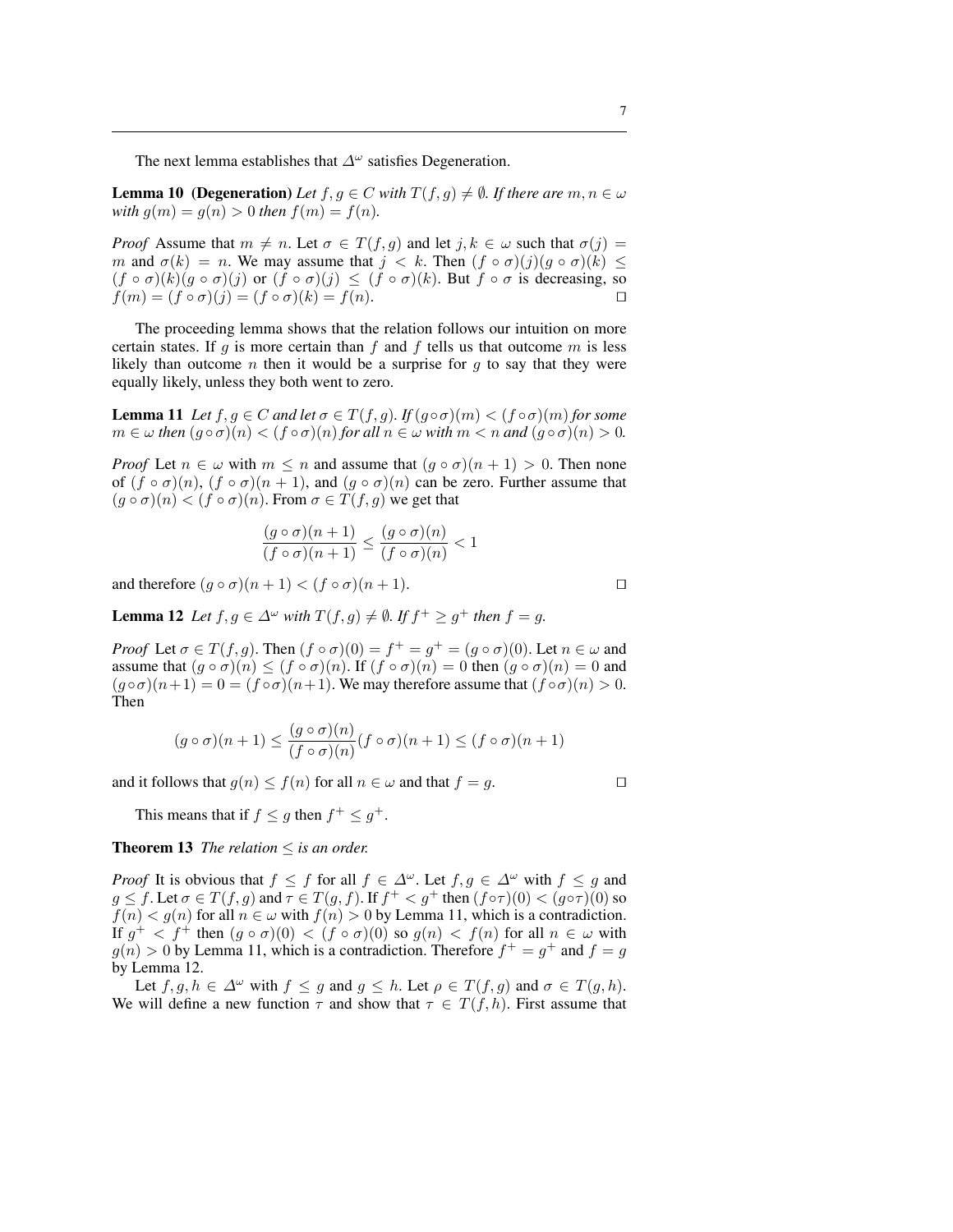$g(n) > 0$  for all  $n \in \omega$ . Then ran  $\sigma = \omega$  so automatically  $f^{-1}[(0, 1]] \subseteq \text{ran }\sigma$  and  $\bar{h}^{-1}[(0,1]] \subseteq \operatorname{ran} \sigma.$ 

Let  $n \in \omega$ . If  $\rho(n) = \sigma(n)$  then  $(f \circ \rho)(n) = (f \circ \sigma)(n)$ . If  $\rho(n) \neq \sigma(n)$  then, since  $(g \circ \rho)(n) = (g \circ \sigma)(n)$  we have  $(f \circ \rho)(n) = (f \circ \sigma)(n)$  by Lemma 10. Therefore  $f \circ \rho = f \circ \sigma$  and  $\sigma \in R(f)$ . Since  $\rho \in T(f, g)$  we know that

$$
\frac{(f \circ \rho)(n)}{(f \circ \rho)(n+1)} \le \frac{(g \circ \rho)(n)}{(g \circ \rho)(n+1)} \text{ or}
$$

$$
\frac{(f \circ \sigma)(n)}{(f \circ \sigma)(n+1)} \le \frac{(g \circ \sigma)(n)}{(g \circ \sigma)(n+1)}
$$

for all  $n \in \omega$ .

If  $(h \circ \sigma)(n) = 0$  then  $(h \circ \sigma)(n+1) = 0$  and  $(f \circ \sigma)(n)(h \circ \sigma)(n+1) =$  $(f \circ \sigma)(n+1)(h \circ \sigma)(n)$ . Assume that  $(h \circ \sigma)(n) > 0$ . If  $(h \circ \sigma)(n+1) = 0$  then  $(f \circ \sigma)(n)(h \circ \sigma)(n+1) = 0 \leq (f \circ \sigma)(n+1)(h \circ \sigma)(n)$ . If  $(h \circ \sigma)(n+1) > 0$ then

$$
\frac{(f \circ \sigma)(n)}{(f \circ \sigma)(n+1)} \le \frac{(g \circ \sigma)(n)}{(g \circ \sigma)(n+1)} \le \frac{(h \circ \sigma)(n)}{(h \circ \sigma)(n+1)}
$$

In each of these cases,  $\sigma \in T(f, g)$ .

Now assume that there is  $k \in \omega$  such that  $g(k) = 0$ . Let m be the minimum element of  ${k \in \omega : (g \circ \rho)(k) = 0}$ . Note that if  $n \geq m$  then  $(g \circ \sigma)(n) =$  $(g \circ \rho)(n) = 0$  so  $(h \circ \rho)(n) = 0$ . For every  $n \in \omega$  set

$$
\tau(n) = \begin{cases} \sigma(n), & \text{if } n < m \\ \rho(n), & \text{if } m \le n \end{cases}
$$

We need to ensure that  $f^{-1}[(0,1]] \subseteq \tan \tau$  and  $h^{-1}[(0,1]] \subseteq \tan \tau$ . Let  $j \in \omega$ such that  $f(j) > 0$ . If  $q(j) > 0$  then there is  $n \in \omega$  such that  $\sigma(n) = j$ . Now  $n < m$  so  $\tau(n) = \sigma(n) = j$ . Assume that  $g(j) = 0$ . Since  $f(j) > 0$  there is  $n \in \omega$  such that  $\rho(n) = j$ . Now  $m \leq n$  so  $\tau(n) = \rho(n) = j$ . Therefore  $f^{-1}[(0,1]] \subseteq \text{ran } \tau$ . Let  $h(j) > 0$ . Then  $g(j) > 0$  so there is  $n \in \omega$  such that  $\sigma(n) = j$ . Now  $n < m$  so  $\tau(n) = \sigma(n) = j$ . Therefore  $h^{-1}[(0, 1]] \subseteq \text{ran } \tau$ .

If  $n < m$  then  $(f \circ \tau)(n) = (f \circ \sigma)(n) = (f \circ \rho)(n)$ . Thus, for every  $n \in \omega$ ,  $(f \circ \tau)(n) = (f \circ \rho)(n) \ge (f \circ \rho)(n+1) = (f \circ \tau)(n+1)$ . If  $n+1 < m$  then  $(h \circ \tau)(n) = (h \circ \sigma)(n) \ge (h \circ \sigma)(n+1) = (h \circ \tau)(n+1)$ . If  $n+1 = m$ then  $(h \circ \tau)(n) = (h \circ \sigma)(n) \geq 0 = (h \circ \tau)(n+1)$ . And if  $n+1 > m$  then  $(h \circ \tau)(n) = 0 = (h \circ \tau)(n+1)$ . Therefore  $\tau \in R(f) \cap R(h)$ .

The proof that  $(f \circ \tau)(n)(h \circ \tau)(n+1) \leq (f \circ \tau)(n+1)(h \circ \tau)(n)$  is the same as the previous case when  $n + 1 < m$ . If  $n + 1 \ge m$  then  $(h \circ \tau)(n + 1) = 0$  so  $(f \circ \tau)(n)(h \circ \tau)(n+1) = 0 \leq (f \circ \tau)(n+1)(h \circ \tau)(n)$ . Therefore  $\tau \in T(f, h)$ and  $f \leq h$ .

#### 4 Structure of  $\Delta^{\omega}$

We have already seen that  $\Delta^{\omega}$  satisfies Degeneracy. If our model is to be a good one, it should also satisfy the Mixing Law and have maximal elements that represent pure states where our knowledge or information is absolute. It is an immediate consequence of the definition of  $\Delta^{\omega}$  that this model satisfies the Mixing Law.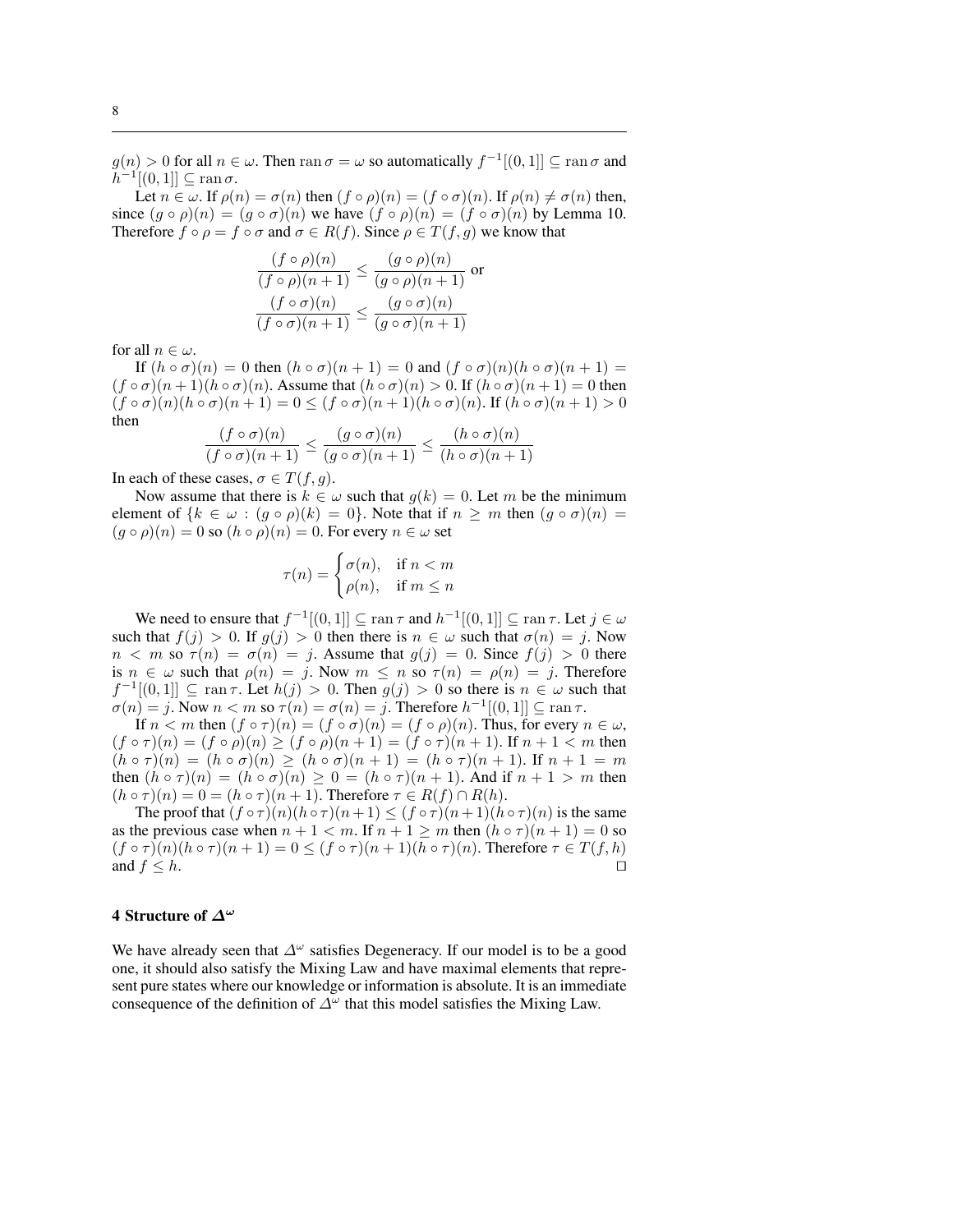**Theorem 14 (The Mixing Law)** Let  $f, g \in \Delta^{\omega}$ . If  $f \le g$  and  $t \in (0,1)$  then  $f$  ≤ (1 − t)f + tg ≤ g.

*Proof* Let  $h = (1 - t)f + tg$  and let  $\sigma \in T(f, g)$ . Since  $1 - t > 0$  and  $t > 0$  we know that  $\sigma \in R(h)$ . Let  $n \in \omega$ .

$$
(f \circ \sigma)(n)(h \circ \sigma)(n+1) = (f \circ \sigma)(n)[(1-t)(f \circ \sigma)(n+1) + t(g \circ \sigma)(n+1)]
$$
  
=  $(1-t)(f \circ \sigma)(n)(f \circ \sigma)(n+1) + t(f \circ \sigma)(n)(g \circ \sigma)(n+1)$   
 $\leq (1-t)(f \circ \sigma)(n+1)(f \circ \sigma)(n) + t(f \circ \sigma)(n+1)(g \circ \sigma)(n)$   
=  $(f \circ \sigma)(n+1)[(1-t)(f \circ \sigma)(n) + t(g \circ \sigma)(n)]$   
=  $(f \circ \sigma)(n+1)(h \circ \sigma)(n)$ 

Therefore  $\sigma \in T(f, g)$  and  $f \leq h$ . The proof that  $h \leq g$  is similar.

Just as in  $\Delta^n$ , the pure states will be the maximal elements of  $\Delta^{\omega}$ .

**Definition 15** For every  $m \in \omega$  let  $e_m$  be the element of  $\Delta^{\omega}$  given by

$$
e_m(n) = \begin{cases} 1, & m = n \\ 0, & m \neq n \end{cases}
$$

Let max  $\Delta^{\omega}$  denote the set of maximal elements of  $\Delta^{\omega}$ .

**Theorem 16** *For every*  $f \in \Delta^{\omega}$  *and*  $m \in \omega$ ,  $f \leq e_m$  *if and only if*  $f(m) = f^+$ *.* 

*Proof* Let  $f \in \Delta^{\omega}$  and let  $m \in \omega$  such that  $f(m) = f^+$ . Let  $\sigma \in R(f)$  such that  $\sigma(0) = m$ . Then  $\sigma \in R(e_m)$  and  $(f \circ \sigma)(n)(e_m \circ \sigma)(n+1) = 0 \le (f \circ \sigma)(n+1)$  $1)(e_m \circ \sigma)(n)$  for every  $n \in \omega$ . Therefore  $f \le e_m$ .

If  $f(m) \neq f^+$  and  $\sigma \in R(f)$  then  $\sigma(0) \neq m$ . Thus  $R(f) \cap R(e_m) = \emptyset$  and f and  $e_m$  are incomparable.

Since  $e_m$  and  $e_n$  are incomparable when  $m \neq n$  the preceding proof shows that max  $\Delta^{\omega} = \{e_m : m \in \omega\}$  and  $\overline{\downarrow}$  max  $\Delta^{\omega} = \Delta^{\omega}$ .

We will see later that  $\Delta^{\omega}$  does not have any minimal elements. Another property that our model should have is completeness. We want to know that if we follow consistent states that are becoming more certain that we will be led to a state with at least as much certainty or information. The next lemma and theorem will allow us to show that  $\Delta^{\omega}$  has this property by being directed complete.

**Lemma 17** *Let*  $\gamma$  *be an ordinal and let*  $\langle f_\alpha : \alpha \in \gamma \rangle$  *be a sequence in* C *such that for every*  $\alpha, \beta \in \gamma$ , if  $\alpha < \beta$  then  $T(f_\alpha, f_\beta) \neq \emptyset$ . Then there is  $m \in \omega$  such that  $f_{\alpha}(m) = f_{\alpha}^{+}$  for every  $\alpha \in \gamma$ .

*Proof* For every  $\alpha \in \gamma$  let  $M_{\alpha} = \{m \in \omega : f_{\alpha}(m) = f_{\alpha}^{+}\}\)$ . Let  $\alpha, \beta \in \gamma$  with  $\alpha < \beta$  and let  $\sigma \in T(f_a, f_b)$ . Then  $f_\alpha(\sigma(0)) = f_\alpha^+$  and  $f_\beta(\sigma(0)) = f_\beta^+$ . If  $m \in M_\beta$  then  $f_\beta(m) = f_\beta(\sigma(0))$  so  $f_\alpha(m) = f_\alpha(\sigma(0))$  by Lemma 10. Therefore  $m \in M_\beta$  then  $J_\beta(m) = J_\beta(\sigma(0))$  so  $J_\alpha(m) = J_\alpha(\sigma(0))$  by Lemma 10. Therefore  $m \in M_\alpha$  and  $M_\beta \subseteq M_\alpha$ . If  $\gamma = \beta + 1$  then  $M_\beta \subseteq \bigcap_{\alpha \in \gamma} M_\alpha$  so  $\bigcap_{\alpha \in \gamma} M_\alpha = M_\beta$ .  $\prod_{\alpha \in \gamma} M_{\alpha}$  and  $M_{\beta} \subseteq M_{\alpha}$ . If  $\gamma = \beta + 1$  then  $M_{\beta} \subseteq \prod_{\alpha \in \gamma} M_{\alpha}$  so  $\prod_{\alpha \in \gamma} M_{\alpha} = M_{\beta}$ .<br>If  $\gamma$  is a limit ordinal then  $\bigcap_{\alpha \in \gamma} M_{\alpha} \neq \emptyset$  because each  $M_{\alpha}$  is finite. In either case, if  $m \in \bigcap_{\alpha \in \gamma} M_{\alpha}$  then  $f_{\alpha}(m) = f_{\alpha}^+$  for all  $\alpha \in \gamma$ .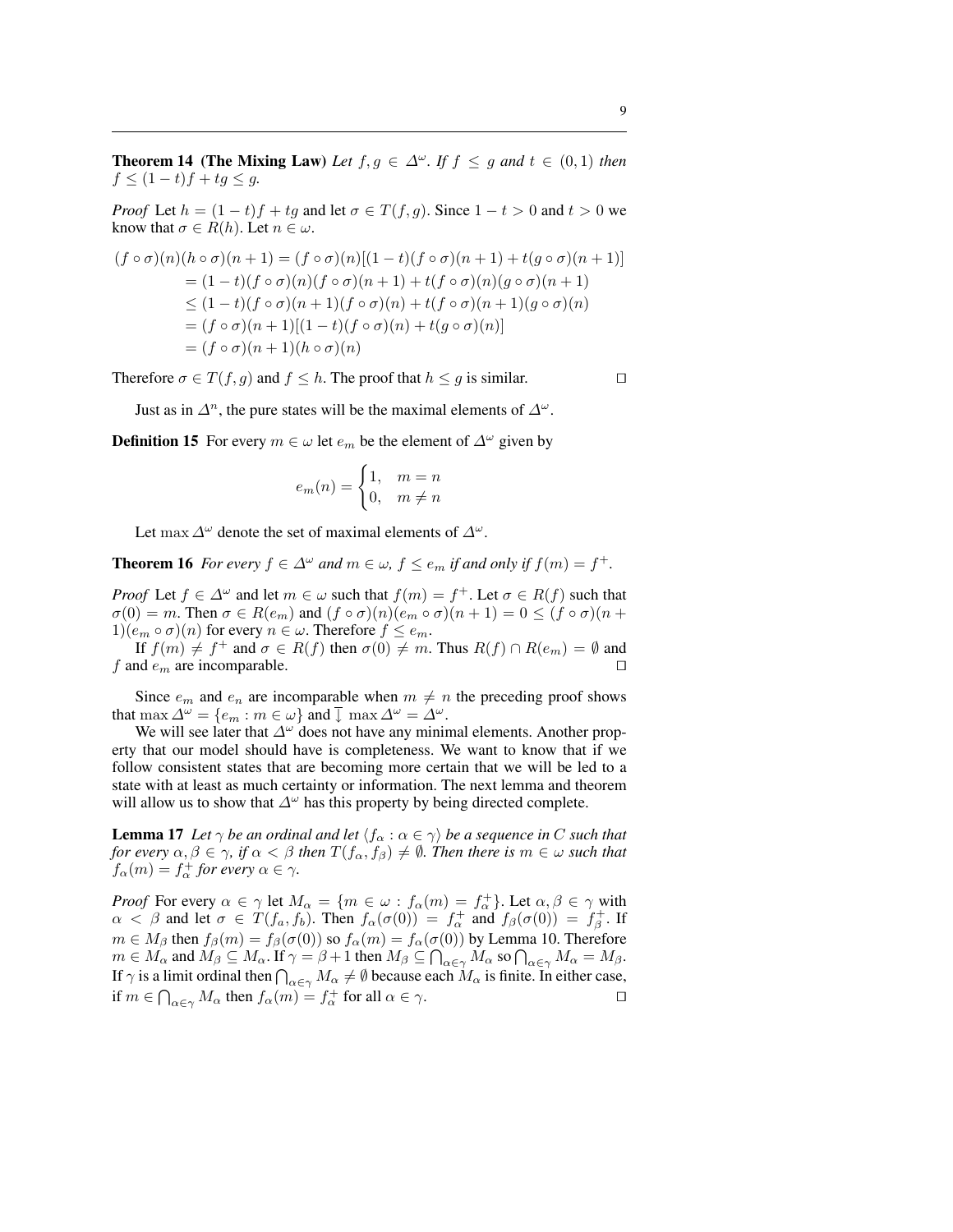**Theorem 18** Let  $\gamma$  be an ordinal. If  $\langle f_{\alpha} : \alpha \in \gamma \rangle$  is an increasing sequence in  $\Delta^{\omega}$  *then there is a one-to-one function*  $\sigma : \omega \to \omega$  *such that*  $\sigma \in T(f_{\alpha}, f_{\beta})$  *for all*  $\alpha, \beta \in \gamma$  *with*  $\alpha < \beta$ *.* 

*Proof* We will define  $\sigma$  recursively. The idea is simple enough, but the details are technical. We will use Lemma 17 to find a coordinate  $m$  on which all of the functions in the sequence reach their maximum value. We will then eliminate this coordinate, and repeat the process to find the next coordinate. Set  $M_0 = \emptyset$ . Let  $i \in \omega$  and assume that  $M_i$  is a finite subset of  $\omega$ . Let  $\lambda_i$  be a strictly increasing function from  $\omega$  onto  $\omega - M_i$  and set  $f_{i\alpha} = f_{\alpha} \circ \lambda_i$  for every  $\alpha \in \gamma$ . Then  $\langle f_{i\alpha} : \alpha \in \gamma \rangle$  is a sequence in C.

Let  $\alpha, \beta \in \gamma$  with  $\alpha < \beta$ . We want to show that  $T(f_{i\alpha}, f_{i\beta}) \neq \emptyset$ . Let  $\rho_{\alpha\beta} \in$  $T(f_{\alpha}, f_{\beta})$  and let  $\mu_{i\alpha\beta}$  be a strictly increasing function from  $\omega$  onto  $\omega - \rho_{\alpha\beta}^{-1}[M_i]$ . Set  $\tau_{i\alpha\beta} = \lambda_i^{-1} \circ \rho_{\alpha\beta} \circ \mu_{i\alpha\beta}$ . Then  $\text{dom } \tau_{i\alpha\beta} = \omega$  and  $\text{ran } \tau_{i\alpha\beta} \subseteq \omega$ . If  $k \in \omega$ and  $f_{i\alpha}(k) > 0$  then  $f_{\alpha}(\lambda_i(k)) > 0$  so  $\lambda_i(k) \in \text{ran } \rho_{\alpha\beta}$ . Let  $m \in \omega$  such that  $\rho_{\alpha\beta}(m) = \lambda_i(k)$  or  $(\lambda_i^{-1} \circ \rho_{\alpha\beta})(m) = k$ . Now  $\lambda_i(k) \in \omega - M_i$  so  $m \in \omega$  $\rho_{\alpha\beta}^{-1}[M_i]$ . Let  $n \in \omega$  such that  $\mu_{i\alpha\beta}(n) = m$ . Then  $\tau_{i\alpha\beta}(n) = (\lambda_i^{-1} \circ \rho_{\alpha\beta} \circ$  $\mu_{i\alpha\beta}(n) = k$  and  $k \in \text{ran } \tau_{i\alpha\beta}$ . The same argument shows that  $f_{i\beta}^{-1}[(0,1]] \subseteq$ ran  $\tau_{i\alpha\beta}$ .

We must show that  $f_{i\alpha} \circ \tau_{i\alpha\beta}$  and  $f_{i\beta} \circ \tau_{i\alpha\beta}$  are decreasing. Let  $m, n \in \omega$  with  $m < n$ . Then  $\mu_{i\alpha\beta}(m) < \mu_{i\alpha\beta}(n)$  and therefore

$$
(f_{i\alpha} \circ \tau_{i\alpha\beta})(m) = (f_{\alpha} \circ \lambda_i \circ \lambda_i^{-1} \circ \rho_{\alpha\beta} \circ \mu_{i\alpha\beta})(m)
$$
  

$$
= (f_{\alpha} \circ \rho_{\alpha\beta})(\mu_{i\alpha\beta}(m))
$$
  

$$
\ge (f_{\alpha} \circ \rho_{\alpha\beta})(\mu_{i\alpha\beta}(n))
$$
  

$$
= (f_{i\alpha} \circ \tau_{i\alpha\beta})(n)
$$

The same argument shows that  $f_{i\beta} \circ \tau_{i\alpha\beta}$  is decreasing.

Still with  $m < n$  we get the following inequalities.

$$
(f_{i\alpha} \circ \tau_{i\alpha\beta})(m)(f_{ib} \circ \tau_{i\alpha\beta})(n) = (f_{\alpha} \circ \rho_{\alpha\beta})(\mu_{i\alpha\beta}(m))(f_{\beta} \circ \rho_{\alpha\beta})(\mu_{i\alpha\beta}(n))
$$
  
\n
$$
\leq (f_{\alpha} \circ \rho_{\alpha\beta})(\mu_{i\alpha\beta}(n))(f_{\beta} \circ \rho_{\alpha\beta})(\mu_{i\alpha\beta}(m))
$$
  
\n
$$
= (f_{i\alpha} \circ \tau_{i\alpha\beta})(n)(f_{ib} \circ \tau_{i\alpha\beta})(m)
$$

Therefore  $\tau_{i\alpha\beta} \in T(f_{i\alpha}, f_{i\beta})$ .

By Lemma 17 there is  $b_i \in \omega$  such that  $f_{i\alpha}(b_i) = f_{i\alpha}^+$  for every  $\alpha \in \gamma$ . Let  $\sigma(i) = \lambda_i^{-1}(b_i)$  and set  $M_{i+1} = M_i \cup {\{\sigma(i)\}}$ .

This process recursively defines a function  $\sigma : \omega \to \omega$ . For every  $i \in \omega$ ,  $\sigma(i) \in \omega - M_i$  and  $\sigma(i) \in M_{i+1}$ , so  $\sigma$  is one-to-one. Let  $\alpha \in \gamma$ . If  $f_\alpha(m) > 0$  and  $f_{\alpha}(m) \notin \text{ran }\sigma \text{ then the set } \{n \in \omega : f_{\alpha}(n) \geq f_{\alpha}(m)\} \text{ is infinite, contradicting }$  $n \in \mathcal{A}$   $f_{\alpha}(n) = 1$ . Also,  $(f_{\alpha} \circ \sigma)(n) = \max\{f_{\alpha}(m) : m \notin M_i\}$  so  $(f_{\alpha} \circ \sigma)(i) \ge$  $(f_{\alpha} \circ \sigma)(i+1).$ 

Finally, let  $m, n \in \omega$  and  $\alpha, \beta \in \gamma$  with  $m < n$  and  $\alpha < \beta$ . Let  $\rho \in T(f_{\alpha}, f_{\beta})$ . Then

$$
(f_{\alpha} \circ \sigma)(m)(f_{\beta} \circ \sigma)(n) = (f_{\alpha} \circ \rho)(m)(f_{\beta} \circ \rho)(n)
$$
  
\n
$$
\leq (f_{\alpha} \circ \rho)(n)(f_{\beta} \circ \rho)(m)
$$
  
\n
$$
= (f_{\alpha} \circ \sigma)(n)(f_{\beta} \circ \sigma)(m) \qquad \Box
$$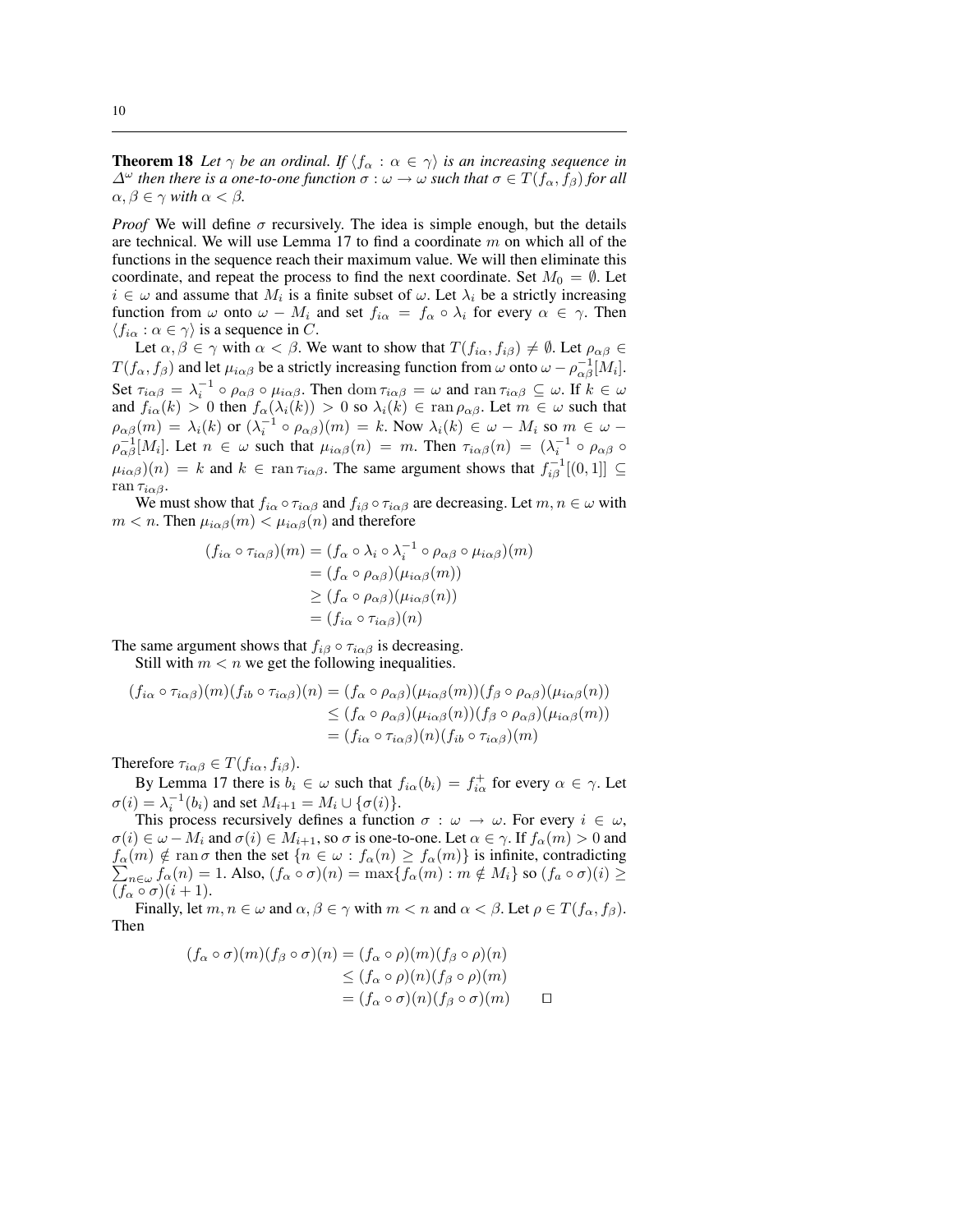**Theorem 19** *If*  $\langle f_n : n \in \omega \rangle$  *is an increasing sequence in*  $\Delta^{\omega}$  *then*  $\langle f_n : n \in \omega \rangle$ *has a supremum*  $g = \sup_{n \in \omega} f_n$  *in*  $\Delta^{\omega}$  *and*  $g(k) = \lim_{n \to \infty} f_n(k)$  *for all*  $k \in \omega$ *.* 

*Proof* We will first show that  $\langle f_n(k) : n \in \omega \rangle$  converges for every  $k \in \omega$ . By Theorem 18 there is a function  $\sigma$  so that  $\sigma \in T(f_m, f_n)$  for all  $m, n \in \omega$  with  $m < n$ . Then  $(f_n \circ \sigma)(0) = f_n^+$  for all  $n \in \omega$  and  $\langle (f_n \circ \sigma)(0) : n \in \omega \rangle$  is an increasing sequence in [0, 1] and must converge. Let  $k \in \omega$  and assume that  $\langle (f_n \circ \omega)(k) : n \in \omega \rangle$  converges. If  $\lim_{n \to \infty} (f_n \circ \sigma)(k) = 0$  then  $\langle (f_n \circ \sigma)(k) \rangle$ 1) :  $n \in \omega$  also converges to 0 since  $(f_n \circ \sigma)(k+1) \leq (f_n \circ \sigma)(k)$  for all  $n \in \omega$ . We may therefore assume that  $\lim_{n \to \infty} (f_n \circ \sigma)(k) > 0$ . This means that  $(f \circ \sigma)(k) > 0$  for all  $n \in \omega$  by Lemma 8. The same lemma allows us to assume that  $(f_n \circ \sigma)(k+1) > 0$  for all  $n \in \omega$ . Because  $\langle (f_n \circ \sigma)(k) : n \in \omega \rangle$  converges, for every  $\epsilon > 0$  there is  $j \in \omega$  such that for every  $m, n \in \omega$ , if  $j < m < n$  then  $(f_n \circ \sigma)(k)/(f_m \circ \sigma)(k) < 1+\epsilon$ . If  $\langle (f_n \circ \sigma)(k+1) : n \in \omega \rangle$  does not converge then there is  $\epsilon > 0$  such that for every  $j \in \omega$  there are  $m, n \in \omega$  such that  $j < m < n$ and  $(f_n \circ \sigma)(k+1)/(f_m \circ \sigma)(k+1) > 1 + \epsilon$ . Using this last  $\epsilon$  we can choose  $m, n \in \omega$  such that  $m < n$  and

$$
\frac{(f_n \circ \sigma)(k)}{(f_m \circ \sigma)(k)} < \frac{(f_n \circ \sigma)(k+1)}{(f_m \circ \sigma)(k+1)}
$$

a contradiction.

Now that we have coordinate-wise convergence, we can define g by  $g(k) =$  $\lim_{n\to\infty} f_n(k)$  for all  $k \in \omega$ . Obviously g is a function from  $\omega$  into [0, 1] and

$$
\sum_{k \in \omega} g(k) = \sum_{k \in \omega} \lim_{n \to \infty} f_n(k) = \lim_{n \to \infty} \sum_{k \in \omega} f_n(k) = 1
$$

We also know that  $g \circ \sigma$  is decreasing because  $f_n \circ \sigma$  is decreasing for every  $n \in \omega$ . If  $g(m) > 0$  then  $f_n(m) > 0$  for all  $n \in \omega$ . Thus  $m \in \text{ran }\sigma$ . Therefore  $\sigma \in R(g)$ .

If  $k, m, n \in \omega$  with  $m < n$  then

$$
(f_m \circ \sigma)(k)(f_n \circ \sigma)(k+1) \le (f_m \circ \sigma)(k+1)(f_n \circ \sigma)(k)
$$

So  $\lim_{n\to\infty} (f_m \circ \sigma)(k)(f_n \circ \sigma)(k+1) \leq \lim_{n\to\infty} (f_m \circ \sigma)(k+1)(f_n \circ \sigma)(k)$  or  $(f_m \circ \sigma)(k)(g \circ \sigma)(k+1) \leq (f_m \circ \sigma)(k+1)(g \circ \sigma)(k)$ . Therefore  $\sigma \in T(f_m, g)$ and  $f_m \leq g$ .

Now let h be an upper bound of  $\langle f_n : n \in \omega \rangle$  in  $\Delta^{\omega}$ . By Theorem 18 there is a one-to-one function  $\tau : \omega \to \omega$  such that  $\tau \in T(f_n, h)$  for every  $n \in \omega$ . Let  $k \in \omega$ . For every  $n \in \omega$ ,

$$
(f_n \circ \sigma)(k)(h \circ \tau)(k+1) \le (f_n \circ \sigma)(k+1)(h \circ \tau)(k)
$$

So

$$
\lim_{n \to \infty} (f_n \circ \sigma)(k)(h \circ \tau)(k+1) \le \lim_{n \to \infty} (f_n \circ \sigma)(k+1)(h \circ \tau)(k)
$$

or

$$
(g \circ \tau)(k)(h \circ \tau)(k+1) \le (g \circ \tau)(k+1)(h \circ \tau)(k)
$$

As happened with  $\sigma$  we must have  $g^{-1}[(0,1]] \subseteq \text{ran } \tau$  and  $\gamma \circ \tau$  is decreasing. Therefore  $\tau \in T(g, h)$  and  $g \leq h$ .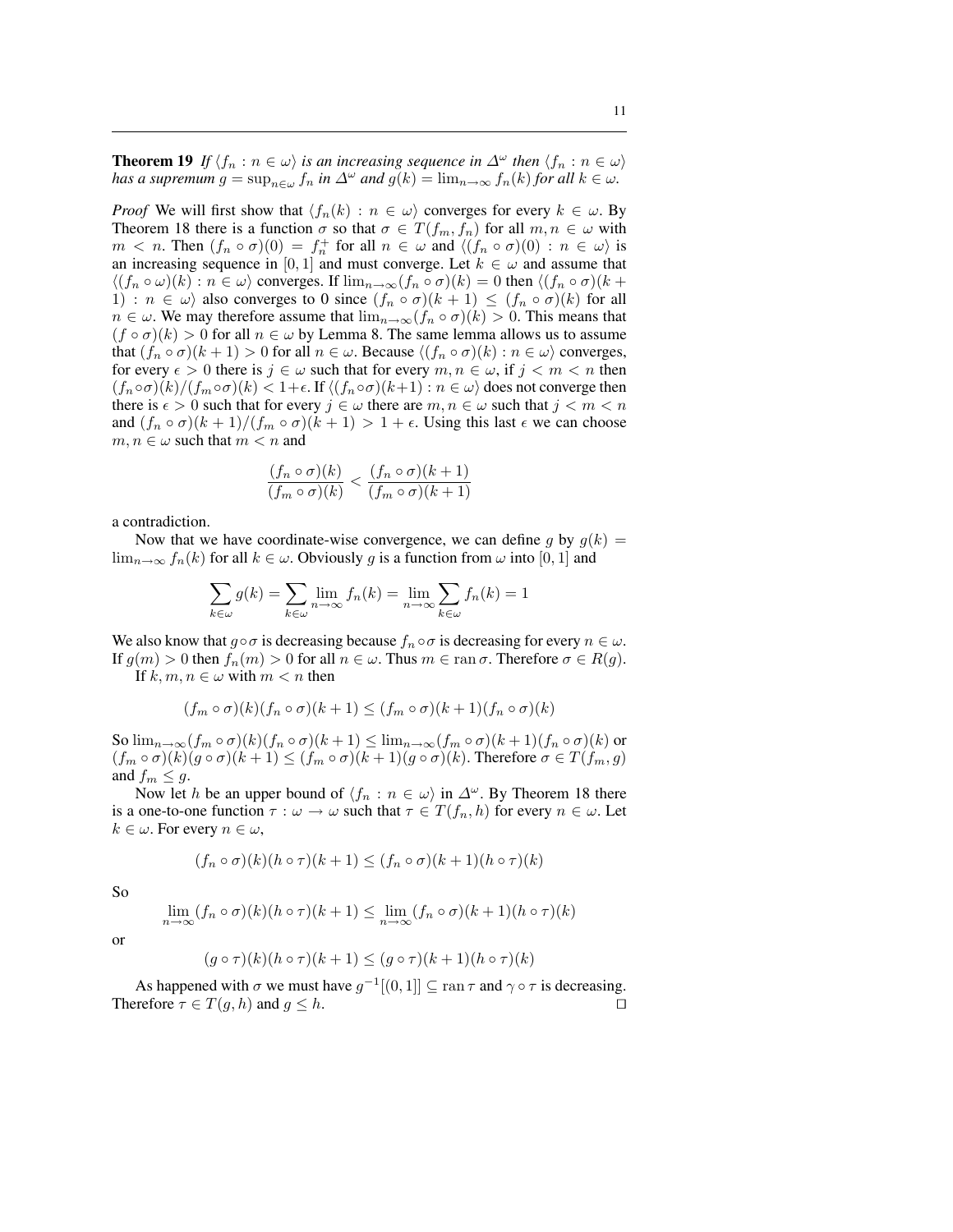The next corollary is proved the same way that Prop 2.16(ii) is proved in [3] and it greatly simplifies our study of directed sets, or sets of consistent information, by allowing us to consider only sequences. This means that the information is being built steadily in a linear fashion by adding new or more complete information to what we already knew.

**Corollary 20**  $\Delta^{\omega}$  *is a dcpo and every directed subset* D *of*  $\Delta^{\omega}$  *contains and increasing sequence*  $\langle f_n : n \in \omega \rangle$  *with*  $\sup_{n \in \omega} f_n = \sup D$ .

When Coecke and Martin defined their order on  $\Delta^n$  they based it on the proposition that the order on  $\Delta^{n+1}$  should be determined by the order on  $\Delta^n$  in the sense that for every  $f, g \in \Delta^{n+1}$ , f should be set less than or equal to g if and only if the projection of f into  $\Delta^n$  is less than or equal to the projection of g into  $\Delta^n$ . The next theorem shows that  $\Delta^{\omega}$  also displays this kind of behavior. First we need to define what we mean be a projection.

**Definition 21** For every  $f \in \Delta^{\omega}$  let  $\mathcal{P}(f) = \{A \subseteq \omega : 0 < \sum_{k \in A} f(k)\}\)$ . If  $A \in \mathcal{P}(f)$  we define the *projection of* f *onto* A,  $p_A(f)$ , by setting

$$
p_A(f)(n) = \begin{cases} \frac{f(n)}{\sum\limits_{m \in A} f(m)}, & n \in A \\ 0, & n \notin A \end{cases}
$$

for all  $n \in \omega$ .

Note that  $p_A(f) \in \Delta^{\omega}$ . Under  $p_A(f)$  we have examined all the outcomes not listed in A and determined them to be impossible. We have no further information on the outcomes listed in A relative to one another, so their probabilities remain comparatively the same. We only need to adjust to ensure that the sum is still 1.

**Theorem 22** *For every*  $f, g \in \Delta^{\omega}$ ,  $f \leq g$  *if and only if*  $p_A(f) \leq p_A(g)$  *for all*  $A \in \mathcal{P}(f) \cap \mathcal{P}(g)$ .

*Proof* Assume that  $f \leq g$  and let  $\sigma \in T(f, g)$ . Let  $A \in \mathcal{P}(f) \cap \mathcal{P}(g)$ . We will consider two cases. First assume that  $|A| = \omega$ . Let  $\rho : \omega \to \sigma^{-1}[A]$  be an order isomorphism (strictly increasing and onto). For easier notation set  $v = p<sub>A</sub>(f)$  and  $w = p_A(g)$ . Set  $\tau = \sigma \circ \rho$ . Then  $\tau$  is a one-to-one function from  $\omega$  into  $\omega$ . Let  $n \in \omega$ . If  $v(n) > 0$  then  $n \in A$  and  $f(n) > 0$ . There is  $m \in \omega$  such that  $\sigma(m) = n$ , since  $\sigma \in R(f)$ , and  $m \in \sigma^{-1}[A]$ . So there is  $k \in \omega$  such that  $\rho(k) = m$ . Then  $n = (\sigma \circ \rho)(k) = \tau(k)$ . Since  $\rho$  is strictly increasing and  $f \circ \sigma$  is decreasing,  $v \circ \tau$ must also be decreasing. Thus  $\tau \in R(v)$ . It can be shown in the same way that  $\tau \in R(w)$ . Property (\*) of Definition 6 must also be satisfied, again because  $\rho$  is strictly increasing. Therefore  $\tau \in T(f, g)$  and  $p_A(f) \leq p_A(g)$ .

For the second case, assume that  $|A| < \omega$ . Let  $n = |A|$  and let  $\rho_0 : n \to \infty$  $\sigma^{-1}[A]$  be strictly increasing and  $\rho_1$  :  $\omega - n \to \omega - \sigma^{-1}[A]$  one-to-one. Set  $\tau = \sigma \circ (\rho_0 \cup \rho_1)$ . Then  $\tau$  is a one-to-one function from  $\omega$  into  $\omega$ . Note that if  $m \geq n$  then  $\rho_1(m) \notin \sigma^{-1}[A]$  so  $\tau(m) = (\sigma \circ \rho_1)(m) \notin A$ . Therefore  $(v \circ$  $\tau(m) = (w \circ \tau)(m) = 0$ . The same argument as that used in the first case shows that  $v^{-1}[(0,1)] \subseteq \text{ran }\tau$  and  $w^{-1}[(0,1]] \subseteq \text{ran }\tau$ . That  $v \circ \tau$  and  $w \circ \tau$ are decreasing follows from the facts that  $\rho_1$  is strictly increasing on n and that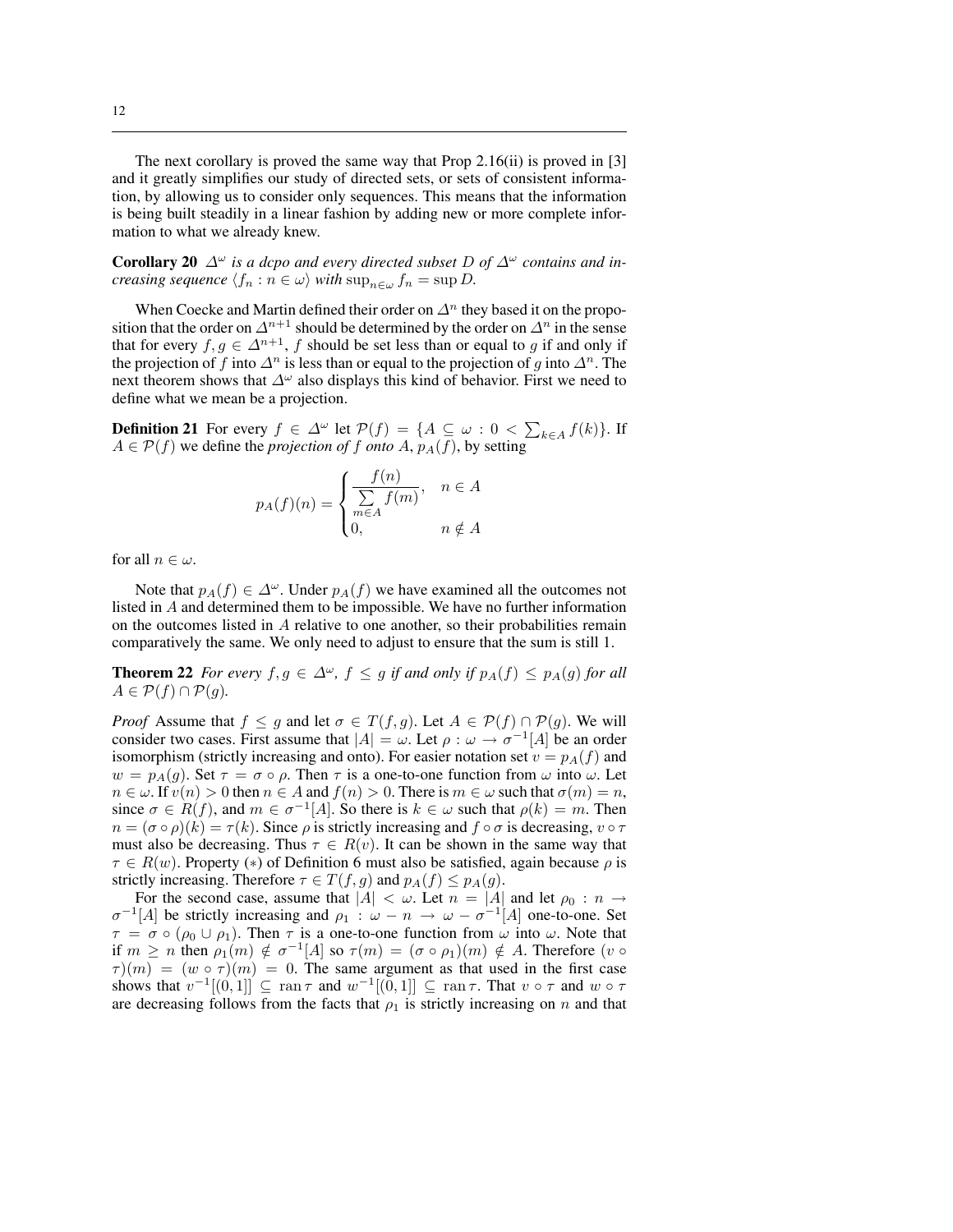$(v \circ \tau)(m) = (w \circ \tau)(m) = 0$  when  $m \geq n$ . It remains to show that Property  $(*)$ of Definition 6 is satisfied.

Let  $m \in \omega$ . If  $m + 1 < n$  then Property (\*) of Definition 6 is satisfied because  $\rho_0$  is strictly increasing. If  $m + 1 \ge n$  then  $(w \circ \tau)(m + 1) = 0$  so Property  $(*)$  is satisfied. Therefore  $p_A(f) \leq p_A(g)$ .

For the other direction, if  $p_A(f) \leq p_A(g)$  for all  $A \in \mathcal{P}(f) \cap \mathcal{P}(g)$  then  $f = p_{\omega}(f) \leq p_{w}(g) = q.$ 

**Lemma 23** *If*  $\sigma : \omega \to \omega$  *is one-to-one and onto then the function*  $r_{\sigma} : \Delta^{\omega} \to \Delta^{\omega}$ *given by*  $r_{\sigma}(f) = f \circ \sigma$  *is an order isomorphism.* 

*Proof* If  $f \in \Delta^{\omega}$  then  $f \circ \sigma \in \Delta^{\omega}$  and  $f \circ \sigma^{-1} \in \Delta^{\omega}$ . Therefore ran  $r_{\sigma} = \Delta^{\omega}$ . If  $f \neq g$  then there is  $n \in \omega$  such that  $f(n) \neq g(n)$ . Let  $m \in \omega$  such that  $\sigma(m) = n$ . Then  $r_{\sigma}(f)(m) \neq r_{\sigma}(g)(m)$  and  $r_s(f) \neq r_{\sigma}(g)$ . Thus  $r_{\sigma}$  is one-toone. If  $f, g \in \Delta^{\omega}$  and  $\tau \in T(f, g)$  then  $\sigma^{-1} \circ \tau \in T(f \circ \sigma, g \circ \sigma)$  so  $r_{\sigma}(f) \leq r_{\sigma}(g)$ . If  $\tau \in T(f \circ \sigma, g \circ \sigma)$  then  $\sigma \circ \tau \in T(f, g)$ . Therefore  $r_{\sigma}$  is an order isomorphism.  $\Box$ 

This proof shows that if  $\sigma : \omega \to \omega$  is one-to-one,  $\sigma \in R(f) \cap R(g)$ , and  $f < g$  then  $r_{\sigma}(f) < r_{\sigma}(g)$ . If  $\sigma$  is not onto then there will be an  $f \in \Delta^{\omega}$  such that  $r_{\sigma}(f) \notin \Delta^{\omega}$ .

Coecke and Martin showed that the model  $\Delta^{n+1}$  contains  $n+1$  copies of the model  $\Delta^n$ . These are obtained be taking those elements of  $\Delta^{n+1}$  whose first coordinates are zero, then those whose second coordinate is zero, and so forth. We can do a similar thing with  $\Delta^{\omega}$ .

**Definition 24**  $\Delta^{\omega}_+ = \{f \in \Delta^{\omega} : \forall m \in \omega(f(m) > 0)\}.$  For every  $A \subseteq \omega$ ,  $\Delta^{\omega}(A) = \{f \in \Delta^{\omega} : (\forall m \in \omega - A)(f(m) = 0)\}\$ and  $\Delta^{\omega}_+(A) = \{ f \in \Delta^{\omega} : \forall m \in \omega(f(m) > 0 \iff m \in A) \}.$ 

In the following theorem we will use  $\simeq$  to mean order isomorphic.

**Theorem 25** *Let*  $n \in \omega$  *and*  $A \subseteq \omega$ *.* 

*1. If*  $|A| = n$  *then*  $\Delta^{\omega}(A) \simeq \Delta^n$ . *2. If*  $|A| = \omega$  *then*  $\Delta^{\omega}(A) \simeq \Delta^{\omega}$ *. 3. If*  $|A| = \omega$  *then*  $\Delta_+^{\omega}(A) \simeq \Delta_+^{\omega}$ .

*Proof* Assume that  $|A| = n$  and let  $\rho : n \to A$  be strictly increasing. Define  $\phi : \Delta^{\omega}(A) \to \Delta^n$  by setting  $\phi(f) = f \circ \rho$  for all  $f \in \Delta^{\omega}(A)$ . This function is one-to-one and if  $g \in \Delta^n$  then  $\phi(f) = g$  when

$$
f(m) = \begin{cases} (g \circ \rho^{-1})(m), & \text{if } m \in A \\ 0, & \text{if } m \notin A \end{cases}
$$

Therefore ran  $\phi = \Delta^n$ .

Let  $f, g \in \Delta^{\omega}(A)$  such that  $f \leq g$  and let  $\sigma \in T(f, g)$ . We would like to use  $\rho^{-1} \circ \sigma$  to show that  $\phi(f) \leq \phi(g)$ , however A may not be a subset of ran  $\sigma$ , in which case n is not a subset of ran $(\rho^{-1} \circ \sigma)$ . If  $m \in A$  and  $m \notin \text{ran } \sigma$  then  $f(m) =$  $g(m) = 0$ . Let  $k = \min\{m \in \omega : (f \circ \sigma)(m) = 0\}$ . Note that  $(g \circ \sigma)(m) = 0$  for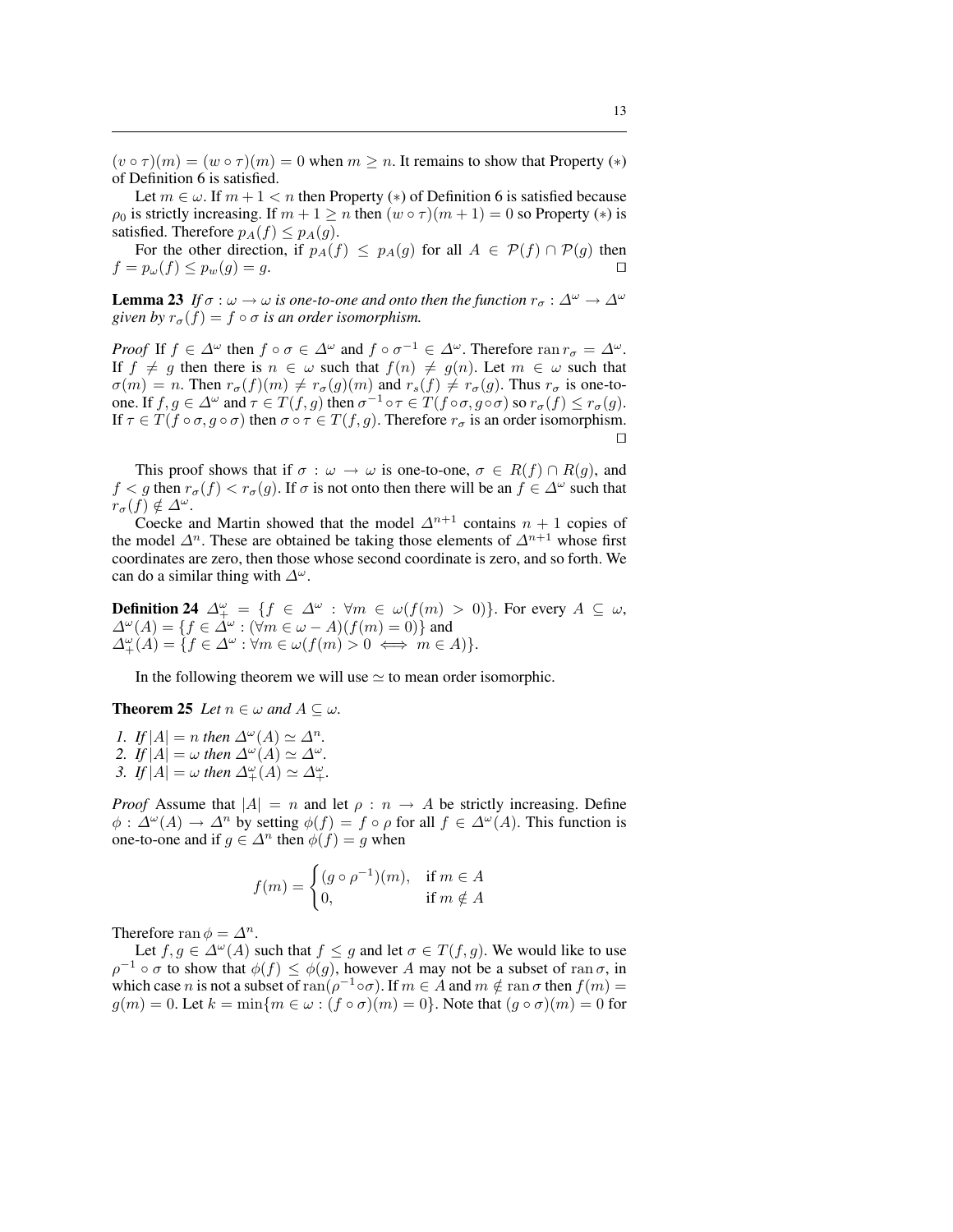all  $m \geq k$ . We can enumerate  $A - \text{ran }\sigma$  as  $\{m_j : j = k, \ldots, n-1\}$ . For every  $m \in \omega$  set  $\overline{a}$ 

$$
\sigma_1(j) = \begin{cases} \sigma(j), & \text{if } j < k \\ m_j, & \text{if } k \le j < n \\ \sigma(j - n + k), & \text{if } n \le j \end{cases}
$$

Let  $i, j \in \omega$  with  $i < j$ . If  $j < k$  then  $\sigma_1 = \sigma(i) \neq \sigma(j) = \sigma_1(j)$ . If  $n \leq i$ then  $\sigma_1(i) = \sigma(i - n + k) \neq \sigma(j - n + k) = \sigma_1(j)$ . If  $i < k$  and  $n \leq j$  then  $i < j - n + k$  so  $\sigma_1(i) = \sigma(i) \neq \sigma(j - n + k) = \sigma_1(j)$ . Thus  $\sigma_1 : \omega \to \omega$  is one-to-one.

Let  $m \in \omega$  with  $f(m) > 0$ . There is  $j \in \omega$  such that  $\sigma(j) = m$ . Now  $j < k$ , so  $\sigma_1(j) = \sigma(j) = m$ . Similarly, if  $g(m) > 0$  then  $m \in \text{ran } \sigma_1$ .

Again let  $i, j \in \omega$  with  $i < j$ . If  $j < k$  then

$$
(f \circ \sigma_1)(i) = (f \circ \sigma)(i) \ge (f \circ \sigma)(j) = (f \circ \sigma_1)(j)
$$
 and  

$$
(g \circ \sigma_1)(i) = (g \circ \sigma)(i) \ge (g \circ \sigma)(j) = (g \circ \sigma_1)(j)
$$

so  $f \circ \sigma_1$  and  $g \circ \sigma_1$  are decreasing. We also have the following property.

$$
(f \circ \sigma_1)(i)(g \circ \sigma_1)(j) = (f \circ \sigma)(i)(g \circ \sigma)(j)
$$
  
\n
$$
\leq (f \circ \sigma)(j)(g \circ \sigma)(i)
$$
  
\n
$$
= (f \circ \sigma_1)(j)(g \circ \sigma_1)(i)
$$

If  $k \leq j$  then  $(f \circ \sigma_1)(j) = (g \circ \sigma_1)(j) = 0$  so  $(f \circ \sigma_1)(i) \geq (f \circ \sigma_1)(j)$ ,  $(g \circ \sigma_1)(i) \geq (g \circ \sigma_1)(j)$ , and  $(f \circ \sigma_1)(i)(g \circ \sigma_1)(j) \leq (f \circ \sigma_1)(j)(g \circ \sigma_1)(i)$ . Therefore  $\sigma_1 \in T(f, g)$ . Now set  $\tau = \rho^{-1} \circ \sigma_1$ . Then  $\tau \restriction n$  is a permutation on n and will show that  $\phi(f) \leq \phi(g)$  in  $\Delta^n$ .

To show that  $\phi^{-1}$  also preserves order, let  $f, g \in \Delta^{\omega}(A)$  such that  $\phi(f) \leq \phi(g)$ in  $\Delta^n$ . There is a permutation  $\sigma$  on n such that  $(f \circ \rho) \circ \sigma$  and  $(g \circ \rho) \circ \sigma$  are decreasing, and Property (\*) of Definition 6 is satisfied by  $\phi(f)$ ,  $\phi(g)$ , and  $\sigma$  on n.

Define  $\sigma_1 : \omega \to \omega$  by setting

$$
\sigma_1(m) = \begin{cases} \sigma(m), & \text{if } m < n \\ m, & \text{if } n \le m \end{cases}
$$

Let  $\rho_0 : \omega - n \to \omega - A$  be one-to-one and set  $\rho_1 = \rho \cup \rho_0$ . Set  $\tau = \rho_1 \circ \sigma_1$ . Then  $\tau : \omega \to \omega$  is one-to-one. Let  $i, j \in \omega$  with  $i < j$ . If  $j < n$  then

$$
(f \circ \tau)(i) = ((f \circ \rho) \circ \sigma)(i) \ge ((f \circ \rho) \circ \sigma)(j) = (f \circ \tau)(j)
$$
  

$$
(g \circ \tau)(i) = ((g \circ \rho) \circ \sigma)(i) \ge ((g \circ \rho) \circ \sigma)(j) = (g \circ \tau)(j)
$$

so  $f \circ \tau$  and  $\gamma \circ \tau$  are decreasing. Also,

$$
(f \circ \tau)(i)(g \circ \tau)(j) = ((f \circ \rho) \circ \sigma)(i)((g \circ \rho) \circ \sigma)(j)
$$
  
\n
$$
\leq ((f \circ \rho) \circ \sigma)(j)((g \circ \rho) \circ \sigma)(i)
$$
  
\n
$$
= (f \circ \tau)(j)(g \circ \tau)(i)
$$

If  $n \leq j$  then  $\sigma_1(j) = j$  and  $\rho_1(j) \in A$ , so  $(f \circ \tau)(j) = (g \circ \tau)(j) = 0$ . Thus  $(f \circ \tau)(i) \geq (f \circ \tau)(j), (g \circ \tau)(i) \geq (g \circ \tau)(j)$ , and  $(f \circ \tau)(i)(g \circ \tau)(j) = 0 \leq j$  $(f \circ \tau)(j)(g \circ \tau)(i).$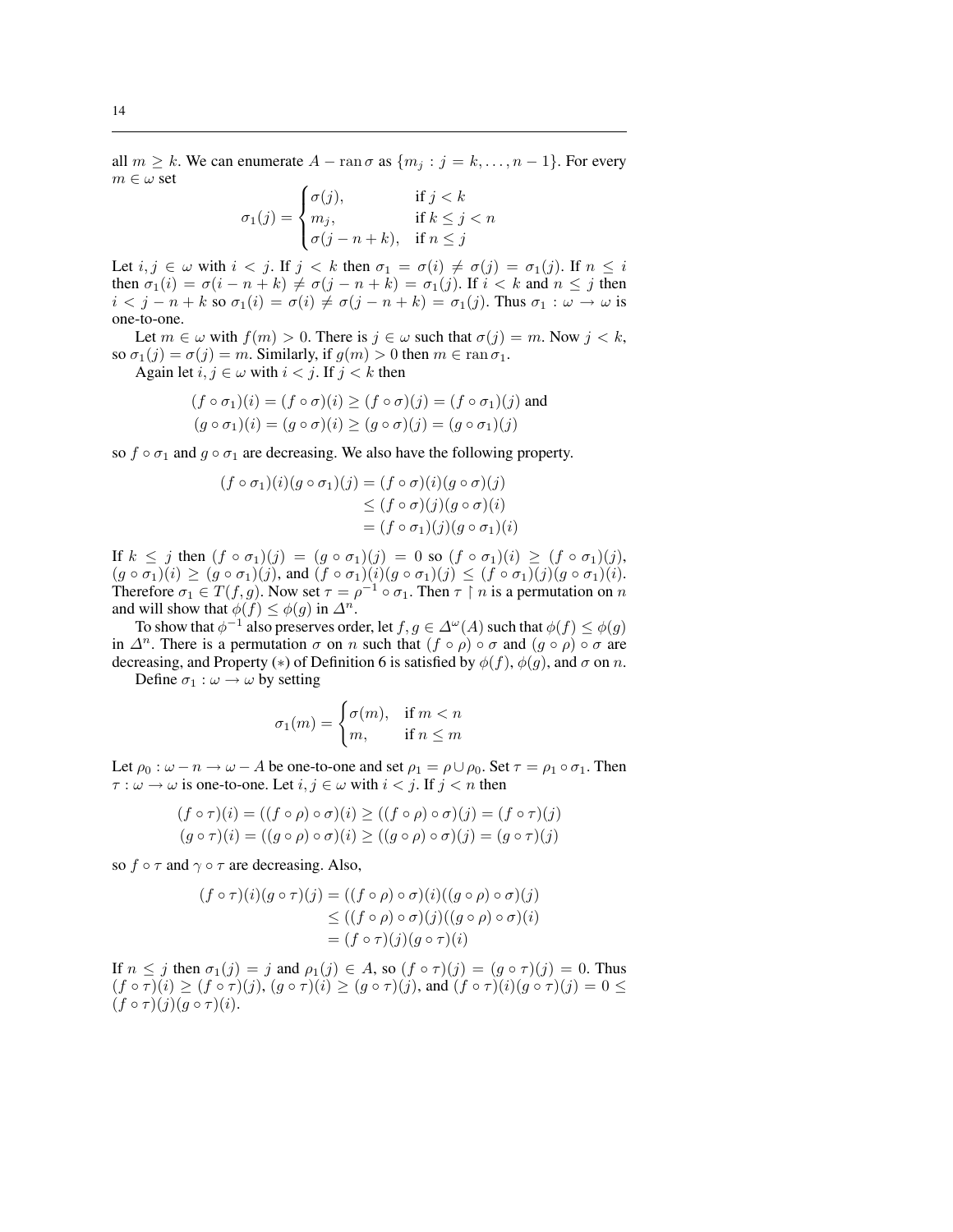If  $m \in \omega$  and  $f(m) > 0$  or  $g(m) > 0$  then  $m \in A$  and there is  $j \in n$  such that  $\rho(j) = m$ . Let  $i = \sigma^{-1}(j)$ . Then  $\tau(i) = (\rho_1 \circ \sigma_1)(i) = m$ . Therefore  $\tau \in T(f, g)$ and  $f \leq g$ . So  $\phi$  is an order isomorphism.

For the proofs of parts 2 and 3, let  $\rho : \omega \to A$  be strictly increasing and onto. Set  $\phi(f) = f \circ \rho$ . The proof that  $\phi : \Delta^{\omega}(A) \to \Delta^{\omega}$  or  $\phi : \Delta^{\omega}(A) \to \Delta^{\omega}_+$  is an order isomorphism is similar to the proof of part 1. The only part in which we must be careful is in showing that  $\phi$  preserves order. Let  $f, g \in \Delta^{\omega}(A)$  with  $f \leq g$ and let  $\sigma \in T(f, g)$ . We would like to proceed as before in using  $\sigma$  to create a one-to-one function  $\sigma_1 : \omega \to \omega$  such that  $\sigma_1 \in T(f, g)$ , then using  $\tau = \rho^{-1} \circ \sigma_1$ . The problem arises from the fact that  $\rho^{-1} \circ \sigma$  need not be defined on all of  $\omega$ , so we must make some adjustments to  $\sigma$  in order to create  $\sigma_1$ . If ran  $\sigma \subseteq A$  then we can just set  $\sigma_1 = \sigma$ .

Assume that ran  $\sigma \nsubseteq A$ . If  $n \in (\operatorname{ran} \sigma) - A$  and  $m \in \omega$  such that  $\sigma(m) = n$ then  $(f \circ \sigma)(m) = 0$ . But then  $\{n \in \omega : f(n) > 0\}$  is finite, so  $\{n \in A : f(n) = 0\}$ is infinite. Also,  $\{n \in \omega : (f \circ \sigma)(n) = 0\}$  is infinite, so we can define a one-to-one function  $\sigma_1 : \omega \to \omega$  such that  $\sigma_1(n) = \sigma(n)$  if  $(f \circ \sigma)(n) > 0$  and  $\sigma_1(n) \in A$ with  $f(\sigma_1(n)) = 0$  if  $(f \circ \sigma)(n) = 0$ . Then  $\sigma_1 \in T(f, g)$  and  $\rho^{-1} \circ \sigma_1$  is a one-toone function from  $\omega$  into  $\omega$  as desired.  $\square$ 

The model  $\Delta^n$  can be nicely broken into sections that depend upon how the elements within the section can be written in decreasing order. Each permutation  $\sigma$ on  $n$  defines a section, which consists of those functions  $f$  with the property that  $f \circ \sigma$  is decreasing. The section based on the identity permutation is the section of functions that are already decreasing. The model  $\Delta^{\omega}$  is also sectioned in the same way.

**Definition 26** For every one-to-one function  $\sigma : \omega \to \omega$  let  $\Delta_{\sigma}^{\omega} = \{f \in \Delta^{\omega} : \sigma \in \Delta^{\omega}\}$  $R(f)$ . If id is the identity function then  $\Lambda^{\omega} = \Lambda^{\omega}_{id} = \{f \in \Lambda^{\omega} : f$  is decreasing. Set  $A^{\omega}_{+} = \{ f \in \Delta^{\omega} : \forall n \in \omega(f(n) > 0) \}.$ 

**Theorem 27** *For every one-to-one function*  $\sigma : \omega \to \omega$ ,  $\Delta_{\sigma}^{\omega} \simeq \Lambda^{\omega}$ .

*Proof* For the order isomorphism use the restriction s of the function  $r_{\sigma}$  defined in Lemma 23 to the set  $\Delta_{\sigma}^{\omega}$ . The proof of Lemma 23 shows that s is one-to-one and that both s and  $s^{-1}$  are strictly increasing. That ran  $s = \Lambda^{\omega}$  follows from the fact that dom  $s = \Delta_s^{\omega}$ . The contract of the contract of the contract of the contract of the contract of the contract of the contract of the contract of the contract of the contract of the contract of the contract of the contract of the contract

**Theorem 28** *For every one-to-one function*  $\sigma : \omega \to \omega$ ,  $\Delta_{\sigma}^{\omega}$  *is closed under suprema of directed subsets.*

*Proof* If  $\langle f_n : n \in \omega \rangle$  is an increasing sequence in  $\Lambda^{\omega}$  then it has a supremum f in  $\Delta^{\omega}$  by Corollary 20. Now

$$
f(m) = \lim_{n \in \omega} (f_n(m)) \ge \lim_{n \in \omega} (f_n(m+1)) = f(m+1)
$$

for all  $m \in \omega$  and therefore  $f \in \Lambda^{\omega}$ . That  $\Lambda^{\omega}$  is closed under the suprema of directed sets follows again from Corollary 20. That every  $\Delta_{\sigma}^{\omega}$  is follows from Theorem 27.  $\Box$ 

**Lemma 29** Let  $f, g \in \Delta^{\omega}$ . If  $g \in \Lambda^{\omega}_+$  and  $f \leq g$  then  $f \in \Lambda^{\omega}_+$ .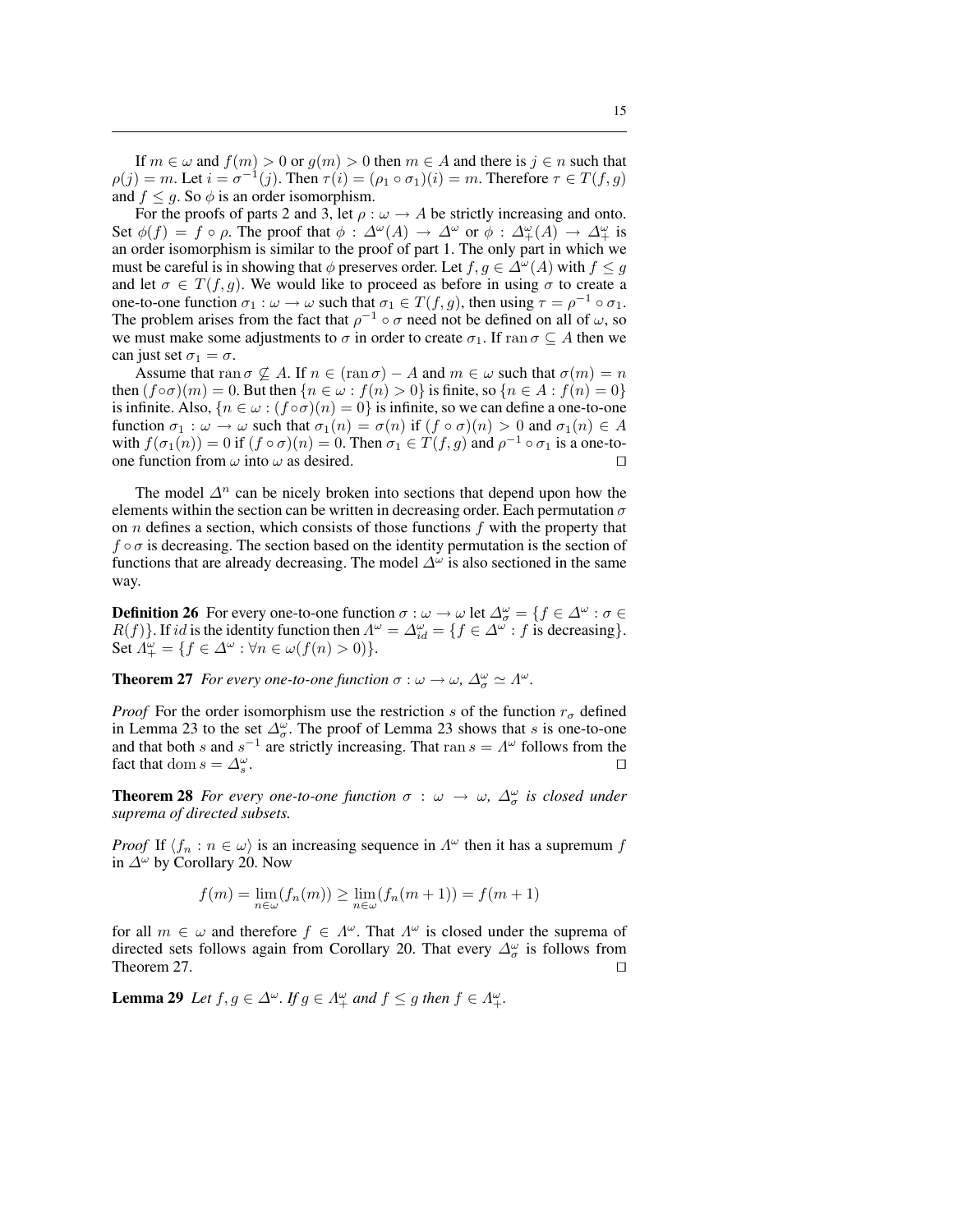*Proof* If follows from Lemma 8 that  $f(n) > 0$  for all  $n \in \omega$ . Assume that there is  $m \in \omega$  such that  $f(m) \le f(m+1)$ . Let  $\sigma \in T(f,g)$ . There are  $j, k \in \omega$  such that  $\sigma(j) = m + 1, \sigma(k) = m$ , and  $j < k$ . Then  $g(m) = (g \circ \sigma)(k) \le (g \circ \sigma)(j) =$  $g(m+1)$ . But  $g(m_1) \le g(m)$ , so  $g(m) = g(m+1)$ . Therefore  $f(m) = f(m+1)$ , and f is decreasing.  $\Box$ 

**Theorem 30**  $\Delta^{\omega}$  *contains no minimal elements.* 

*Proof* Let  $f \in \Lambda^{\omega}$ . First assume that  $\{n \in \omega : f(n) > 0\}$  is finite. Choose  $m \in \omega$ such that if  $n \in \omega$  and  $f(n) > 0$  then  $n < m$  and  $1/m < f(n)$ . Define q as follows.

$$
g(n) = \begin{cases} \frac{1}{m}, & \text{if } n < m \\ 0, & \text{if } m \le n \end{cases}
$$

Then  $g \in A^{\omega}$ . If  $n + 1 < m$  then

$$
g(n)f(n+1) = \frac{1}{m}f(n+1) \le \frac{1}{m}f(n) = g(n+1)f(n)
$$

If  $m \leq n+1$  then  $f(n+1) = 0$  and  $g(n)f(n+1) \leq g(n+1)f(n)$ . Therefore  $g < f$ .

Now assume that  $\{n \in \omega : f(n) > 0\}$  is infinite. Since  $f \in \Delta^{\omega}$  this means that  $f(n) > 0$  for all  $n \in \omega$ . We can think creating a function g from f by multiplying each  $f(n)$  by a number  $a_n$ . Of course, we want  $g \in \Lambda^\omega$  so we need  $n \in \omega$   $a_n f(n) = 1$ . We also need for g to be decreasing. Therefore we want  $a_{n+1}f(n+1) \le a_nf(n)$  or  $a_{n+1} \le a_n \frac{f(n)}{f(n+1)}$ . To get  $g < f$ , the maximum value of g, which is  $g(0)$ , must be less than the maximum value of f, which is  $f(0)$ . Finally, we must have  $g(n)f(n+1) \leq g(n+1)f(n)$  for all n. This is equivalent to  $a_n f(n) f(n+1) \le a_{n+1} f(n+1) f(n)$ , so we need  $a_n \le a_{n+1}$ . If we generate a sequence  $\langle a_n \rangle$  of positive real numbers that satisfy the following conditions, then  $g(n) = a_n f(n)$  will give us the desired function.

1. 
$$
a_0 < 1
$$
  
\n2.  $\sum_{n \in \omega} a_n f(n) = 1$   
\n3.  $\forall n \in \omega \left( a_n \le a_{n+1} \le a_n \frac{f(n)}{f(n+1)} \right)$ 

We will generate such a sequence as follows. Pick an index m such that  $f(m)$  $f(m + 1)$ . At or below m, we will use a single number a for  $a_n$ , and above m we will use another number b for  $a_n$ . First use property 2 to see how b must be related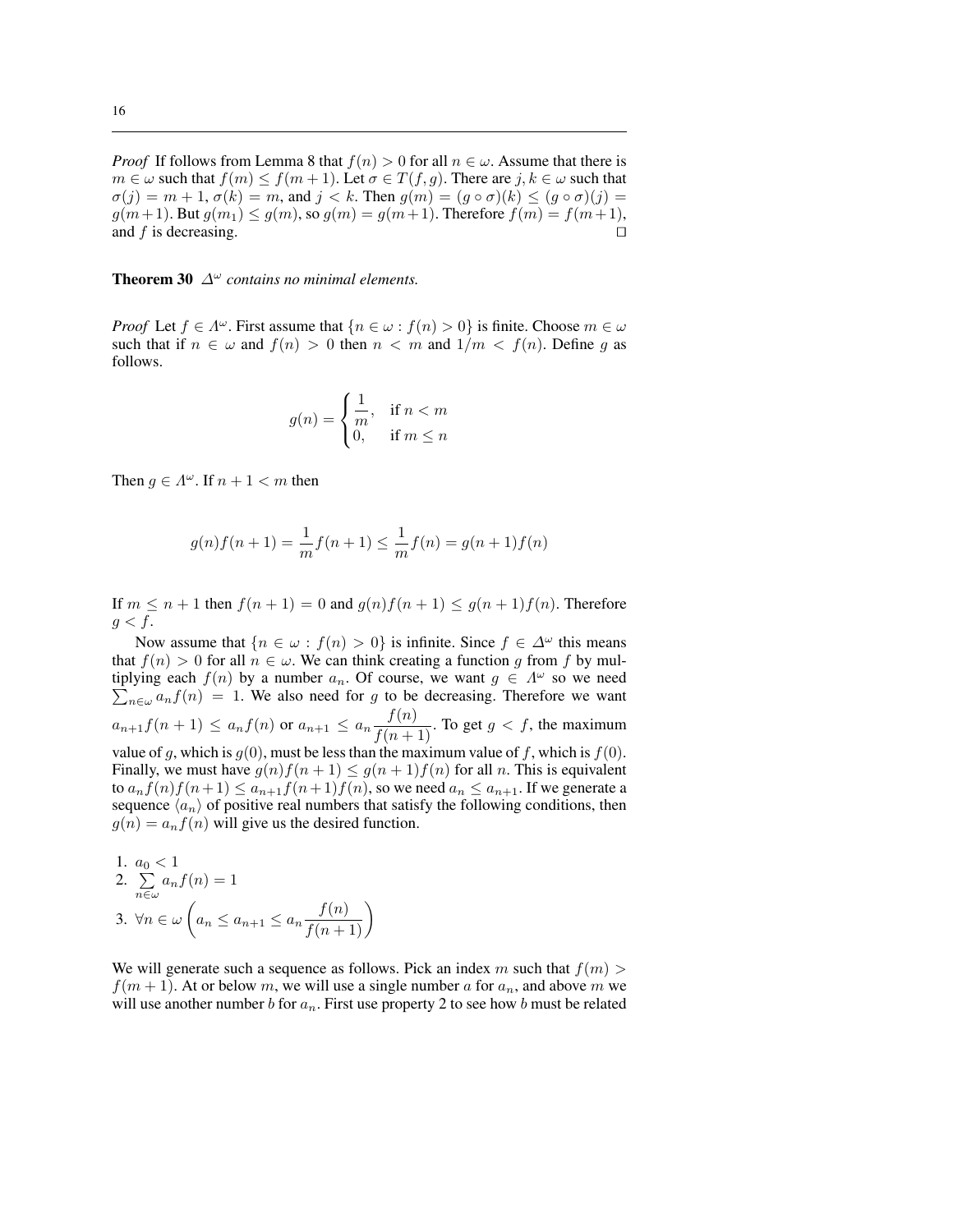to a.

$$
1 = \sum_{n \in \omega} a_n f(n)
$$

$$
= a \sum_{n=0}^{m} f(n) + b \sum_{n=m+1}^{\infty} f(n)
$$

$$
= a \sum_{n=0}^{m} f(n) + b \left( 1 - \sum_{n=0}^{m} f(n) \right)
$$

$$
1 - \sum_{n=0}^{m} f(n) = 1 - a \sum_{n=0}^{m} f(n)
$$

$$
b = \frac{1 - a \sum_{n=0}^{m} f(n)}{1 - \sum_{n=0}^{m} f(n)}
$$

Whatever we use for  $a$ , this definition of  $b$  will ensure that property 2 is satisfied. whatever we use for a, this definition of b will ensure that property 2 is satisfied.<br>To simplify the notation, we will use  $c = \sum_{n=0}^{m} f(n)$ . Note that  $0 < c < 1$ . Now consider property 3. If  $n+1 \le m$  or  $m < n$  then  $a_n = a_{n+1}$  and property 3 holds. We want  $a = a_m \le a_{m+1} = b$  and

$$
b = a_{m+1} \le a_m \frac{f(m)}{f(m+1)} = a \frac{f(m)}{f(m+1)}
$$

Make this inequality an equality and solve for a.

$$
\frac{1 - ac}{1 - c} = a \frac{f(m)}{f(m + 1)}
$$

$$
f(m + 1)(1 - ac) = af(m)(1 - c)
$$

$$
f(m + 1) - af(m + 1)c = af(m)(1 - c)
$$

$$
a[f(m + 1)c + f(m)(1 - c)] = f(m + 1)
$$

$$
a = \frac{f(m + 1)}{f(m + 1)c + f(m)(1 - c)}
$$

Now  $f(m + 1) < f(m)$ . Therefore

 $\mathfrak{b}\left($  $\overline{a}$ 

$$
f(m+1)(1-c) < f(m)(1-c)
$$
  

$$
f(m+1) - f(m+1)c < f(m)(1-c)
$$
  

$$
f(m+1) < f(m+1)c + f(m)(1-c)
$$

So  $0 < a < 1$ .

The definition of a and b guarantees that  $b = a \frac{f(m)}{f(m+1)}$ , so property 3 is satisfied. Therefore  $g < f$ .

The result now holds for all  $f \in \Delta^{\omega}$  because each  $\Delta^{\omega}_{\sigma}$  is order isomorphic to  $\Lambda^{\omega}$ .  $\omega$ .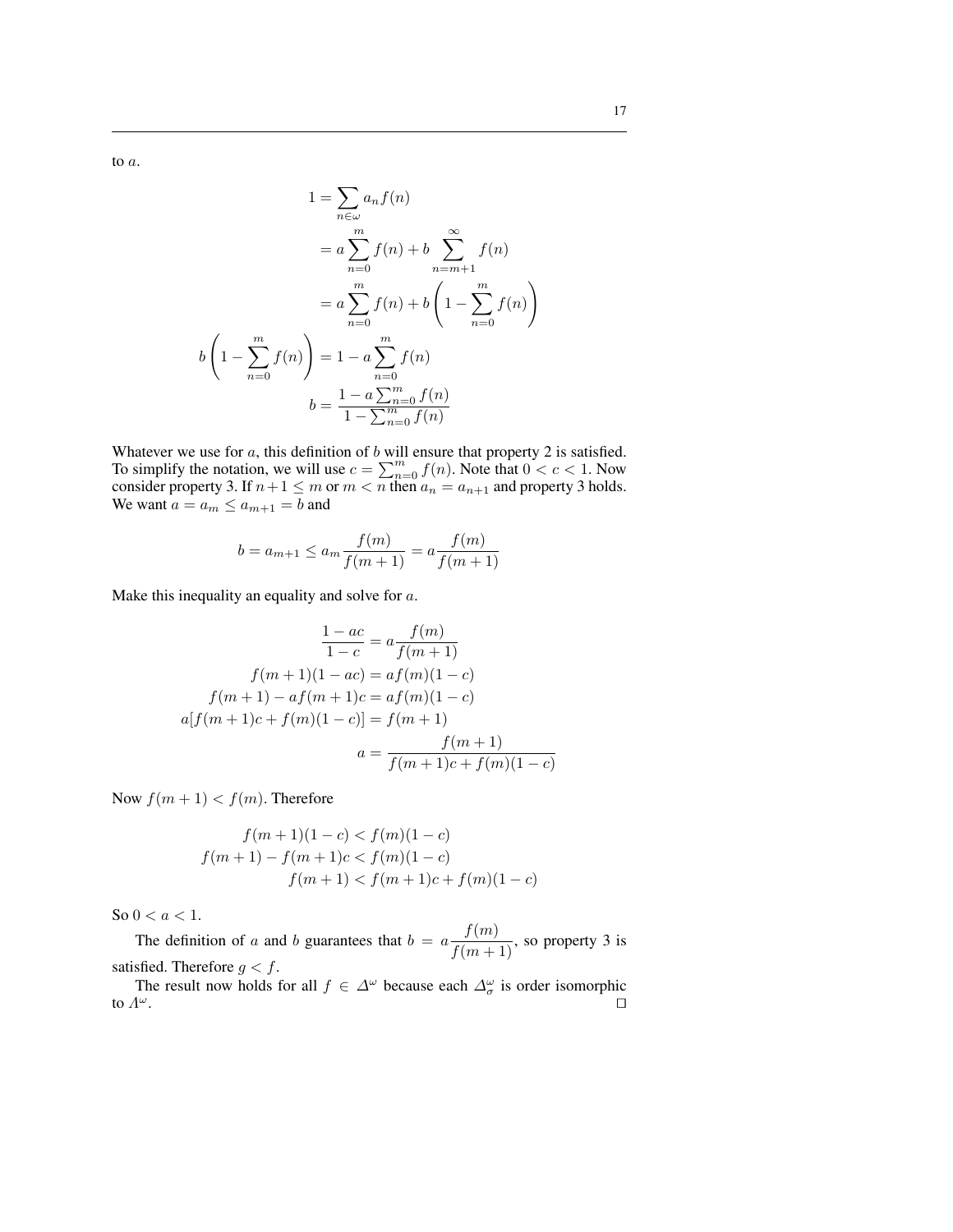#### 5 Approximation

In this section we will investigate the notion of approximation in  $\Delta^{\omega}$ . The ability to tell when the information contained in one state is essential to the information contained in another is a powerful property of  $\Delta^n$ . An important tool in the study of this property in [3] is the path from the least element of  $\Delta^n$  to another given element. We will lose the ability to approximate in the sense of [3] because of the fact that  $\Delta^{\omega}$  does not have a minimum element. These paths will play an significant role in our investigation.

**Definition 31** Let  $f, g \in \Delta^{\omega}$ . The *path* from f to g is the function  $\pi_{fg} : [0,1] \to \Delta^{\omega}$  given by  $\pi_{fg}(t) = (1-t)f + tg$  for every  $t \in [0,1]$ .

The Mixing Law tells us that if  $f \leq g$  then the range of  $\pi_{f,g}$  is a chain. In  $\Delta^n$ these paths are used to determine when one element is weakly way below another. There  $f \ll_w g$  if and only if there is  $t \in [0,1)$  such that  $f \leq \pi_{fg}(t)$ . In  $\Delta^{\omega}$ , we will use these paths to show that, in fact, no element of  $\Delta^{\omega}$  is weakly way below another.

#### **Theorem 32** *For every*  $f \in \Delta^{\omega}$ ,  $\hat{\uparrow}$ <sub>w</sub> $f = \emptyset$ *.*

*Proof* Let  $f, h \in \Lambda^{\omega}$  with  $f < h$ . First assume that  $\{n \in \omega : h(n) > 0\}$  and  ${n \in \omega : f(n) > 0}$  are both finite. Pick  $m \in \omega$  such that  $m \ge 1$ ,  $f(n) = 0$  for all  $n \geq m$ , and  $1/(m+1) < \min\{h(n) : h(n) > 0\}$ . Define  $g: \omega \to [0,1]$  as follows.

$$
g(n) = \begin{cases} \frac{1}{m+1} & 0 \le n \le m\\ 0 & m < n \end{cases}
$$

Then  $g \in \Lambda^{\omega}$ . If  $n < m$  then

$$
g(n)h(n) = \frac{1}{m+1}h(n+1) \le \frac{1}{m+1}h(n) = g(n+1)h(n)
$$

If  $m \leq n$  then  $h(n) = 0$  so  $g(n)h(n+1) = g(n+1)h(n)$ . Therefore  $g < h$ . Then  $C = \pi_{gh}[[0,1)]$  is a chain in  $\Lambda^{\omega}$  whose supremum is h. Let  $t \in [0,1)$  and let  $k < m$  such that  $f(k) > f(k + 1) = 0$ . Then  $h(k + 1) = 0$  and

$$
f(k)\pi_{gh}(t)(k+1) = f(k)\left[\frac{1-t}{m+1} + th(k+1)\right]
$$

$$
= \frac{f(k)(1-t)}{m+1}
$$

$$
> 0 = f(k+1)\pi_{gh}(t)(k)
$$

Therefore  $C \cap \mathbf{1} f = \emptyset$  and  $f \nless w h$ .

Next assume that  $\{n \in \omega : h(n) > 0\}$  is finite and  $\{n \in \omega : f(n) > 0\}$  is infinite. Since  $f \in \Lambda^{\omega}$  this means that  $f(n) > 0$  for all  $n \in \omega$ . Choose  $m \in \omega$  such that  $m \ge 1$ ,  $h(n) = 0$  for all  $n \ge m$ , and  $f(m+1) < f(m)$ . Define  $g: \omega \to [0, 1]$ as follows.

$$
g(n) = \begin{cases} \frac{1}{m+2} & n \le m+1\\ 0 & m+1 < n \end{cases}
$$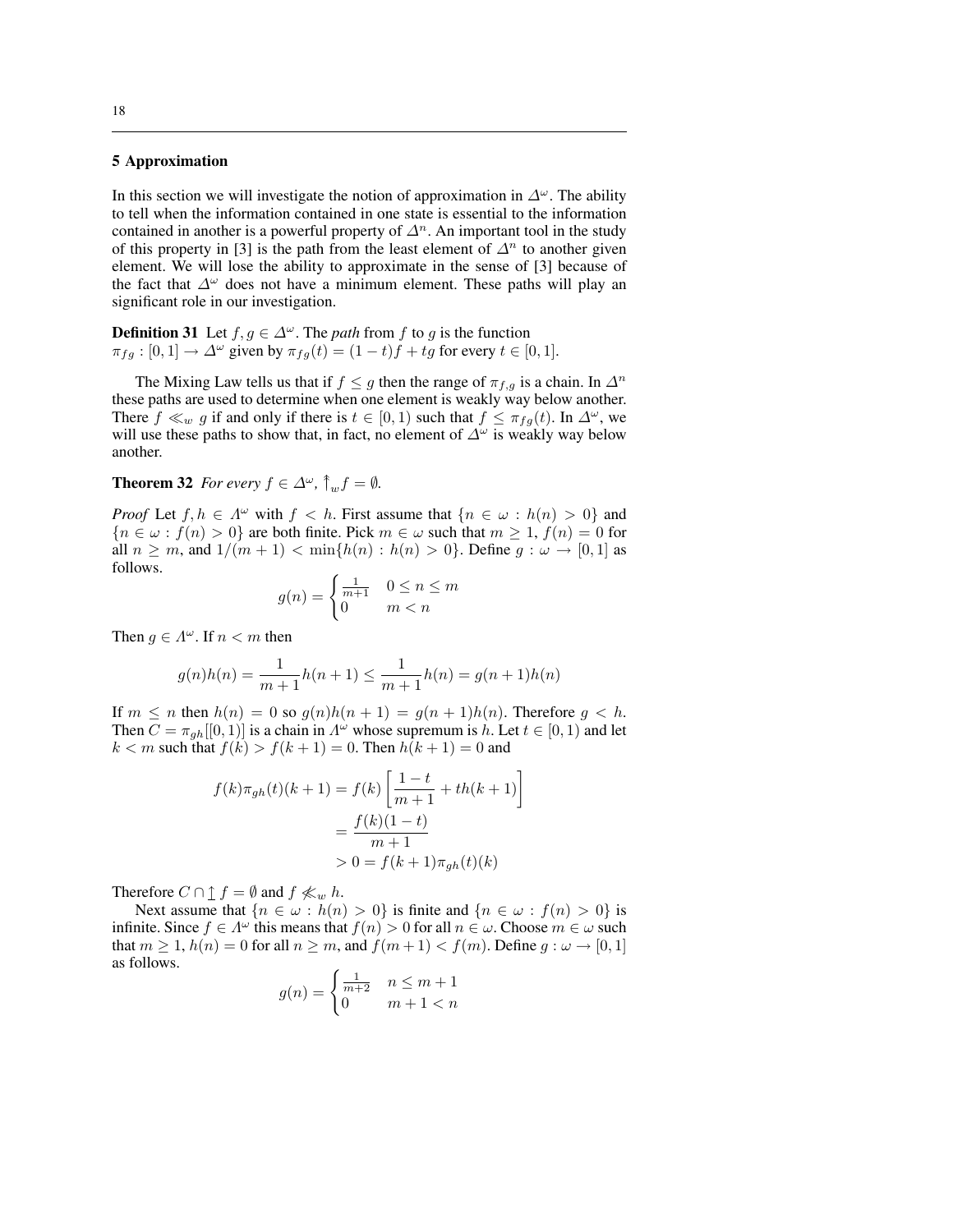Then  $g \in \Lambda^{\omega}$ . If  $n < m$  then

$$
g(n)h(n+1) = \frac{1}{m+2}h(n+1) \le \frac{1}{m+2}h(n) = g(n+1)h(n)
$$

If  $m \leq n$  then  $h(n) = 0$  so  $g(n)h(n+1) = g(n+1)h(n)$ . Therefore  $g < h$ . Again,  $C = \pi_{gh}[[0, 1]]$  is a chain in  $\Lambda^{\omega}$  whose supremum is h. Let  $t \in [0, 1)$ .

$$
f(m)\pi_{gh}(t)(m+1) = f(m)\frac{1-t}{m+2} > f(m+1)\frac{1-t}{m+2} = f(m+1)\pi_{gh}(t)(m)
$$

Therefore  $C \cap \mathbf{1} f = \emptyset$  and  $f \nless w h$ .

Finally, assume that  $\{n \in \omega : h(n) > 0\}$  is infinite. Then  $h(n) > 0$  for all  $n \in \omega$ , as is  $f(n)$ . Let  $m \in \omega$  such that  $m \ge 1$ , there is  $j < m$  such that  $f(j + 1) < f(j)$ , and there is  $j < m$  such that  $h(j + 1) < h(j)$ . Set

$$
b = \frac{1}{(m+1)h(m) + \sum_{n=m+1}^{\infty} h(n)}
$$

and  $a = bh(m)$ . Define  $g : \omega \rightarrow [0, 1]$  as follows.

$$
g(n) = \begin{cases} a & 0 \le n \le m \\ bh(n) & m < n \end{cases}
$$

Then  $g(n) > 0$  and  $g(n) \ge g(n+1)$  for all  $n \in \omega$ .

$$
\sum_{n \in \omega} g(n) = a(m+1) + b \sum_{n=m+1}^{\infty} h(n)
$$

$$
= b \left[ (m+1)h(m) + \sum_{n=m+1}^{\infty} h(n) \right]
$$

$$
= 1
$$

Therefore  $g \in \Lambda^{\omega}$ . If  $n + 1 < m$  then

$$
g(n)h(n + 1) = ah(n + 1) \le ah(n) = g(n + 1)g(n)
$$

If  $m < n$  then  $g(n)h(n + 1) = bh(n)h(n + 1) = g(n + 1)h(n)$ . Finally,

$$
g(m)h(m + 1) = ah(m + 1) = bh(m)h(m + 1) = g(m + 1)h(m)
$$

Therefore  $g < h$  and  $C = \pi_{gh}[[0,1]]$  is a chain in  $\Lambda^{\omega}$  whose supremum is h. Let  $k < m$  such that  $f(k + 1) < f(k)$  and let  $t \in [0, 1)$ . If  $f(k)\pi_{gh}(t)(k) \le$  $f(k+1)\pi_{gh}(t)(k+1)$  then

$$
f(k)[(1-t)a + th(k+1)] \le f(k+1)[(1-t)a + th(k)]
$$
  
(1-t)a f(k) + tf(k)h(k+1) \le (1-t)a f(k+1) + tf(k+1)h(k)  
0 < (1-t)a[f(k) - f(k+1)] \le tff(k+1)h(k) - f(k)h(k+1)] \le 0

Therefore  $C \cap \mathbf{f} = \emptyset$  and  $f \nless w$  h. The result follows because  $\Delta_{\sigma}^{\omega}$  is order isomorphic to  $\Lambda^{\omega}$  for all  $\sigma$ .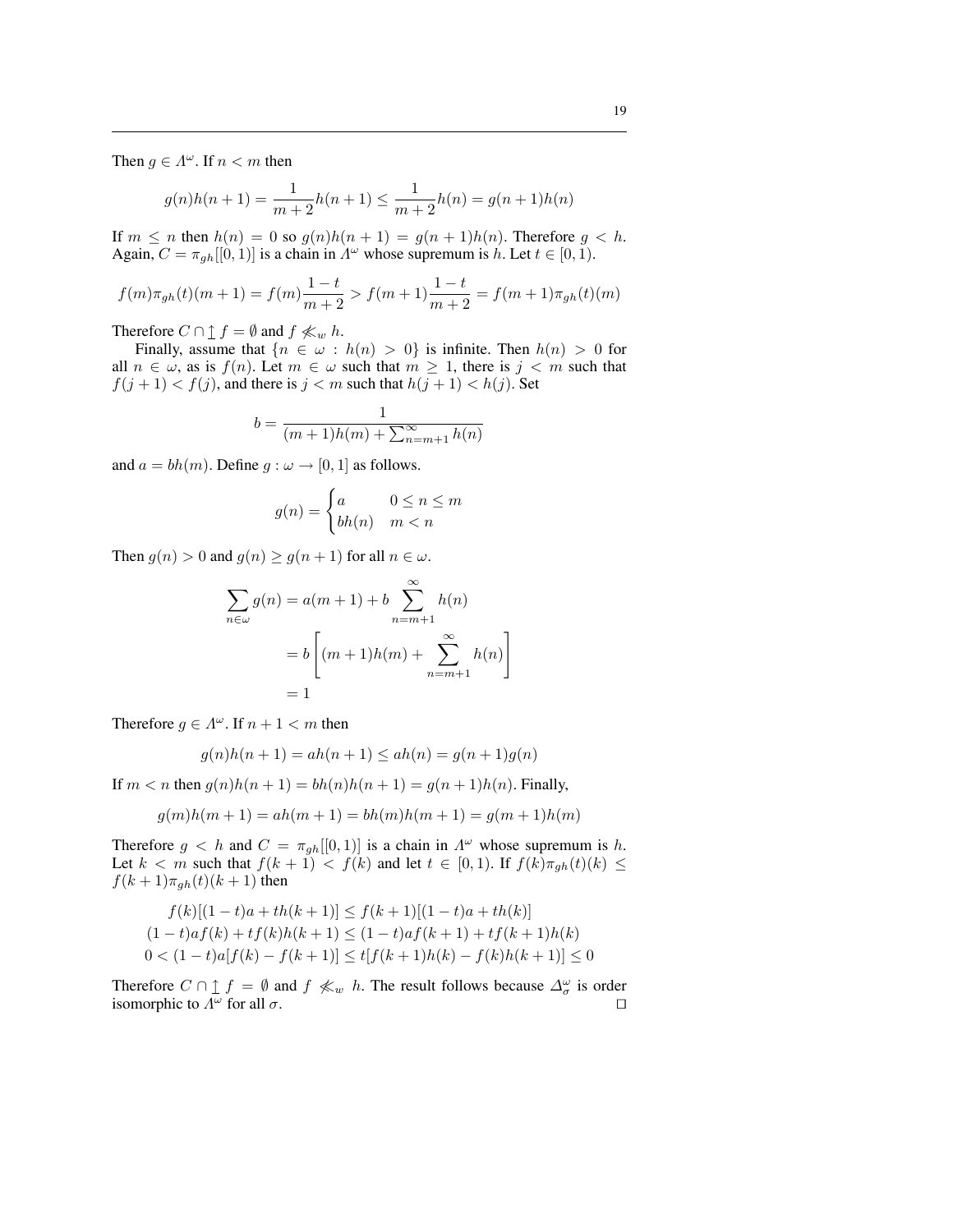It is easy to see that in  $\Delta^n$  the sets  $\downarrow f$  are not directed as long as  $f \neq \min \Delta^n$ . For example,  $\langle .5, .5, 0 \rangle$  and  $\langle .5, 0, .5 \rangle$  are both smaller than  $\langle 1, 0, 0 \rangle$ , but they have no common successor other than  $\langle 1, 0, 0 \rangle$ . It is conceivable that, due to the breadth of  $\Delta^{\omega}$ , if  $f \in \Delta^{\omega}$  and  $\{n \in \omega : f(n) > 0\}$  is infinite, then  $\downarrow f$  is directed. But this does not happen.

#### **Theorem 33** *For every*  $h \in \Delta^{\omega}$ ,  $\downarrow$  *h is not directed.*

*Proof* The argument that  $\downarrow e_0$  is not directed is essentially the same as the example given above for  $\Delta^n$ . Just put an infinite string of zeros at the end of each 3-tuple. We will prove our result for  $h \in \Lambda^{\omega}$ . The general result then follows. Assume that  $h \in \Lambda^{\omega}$  with  $h \neq e_0$  and that  $\{n \in \omega : h(n) > 0\}$  is finite. Let  $m = \max\{n \in \Lambda\}$  $\omega : h(n) > 0$  and set  $a = 1/(1 + h(m))$  and  $b = h(m)/(1 + h(m))$ . Note that  $0 < a < 1, 0 < b < 1$ , and  $b = ah(m)$ . Define f and g as follows.

$$
f(n) = \begin{cases} ah(n) & n \le m \\ 2b/3 & n = m + 1 \\ b/3 & n = m + 2 \\ 0 & m + 2 < n \end{cases} \qquad g(n) = \begin{cases} ah(n) & n \le m \\ b/3 & n = m + 1 \\ 2b/3 & n = m + 2 \\ 0 & m + 2 < n \end{cases}
$$

Then

$$
\sum_{n \in \omega} f(n) = \sum_{n=0}^{m} ah(n) + b = a + b = 1
$$

and  $\sum_{n \in \omega} g(n) = 1$  by the same argument. So  $f, g \in \Delta^{\omega}$ . If  $n < m$  then  $f(n +$  $1) = a\tilde{h}(n+1) \leq ah(n) = f(n)$ . Also,  $f(m+1) = 2b/3 < b = ah(m) = f(m)$ and  $f(m+2) = b/3 < 2b/3 = f(m+1)$ . If  $n \ge m+2$  then  $f(n+1) = 0 \le f(n)$ . Therefore  $f \in \Lambda^{\omega}$ . If  $n < m$  then  $f(n)h(n+1) = ah(n)h(n+1) = f(n+1)f(n)$ . If  $m \le n$  then  $f(n)h(n+1) = 0 \le f(n+1)h(n)$ . Thus  $f \le h$ .

Let  $\rho$  be the function from  $\omega$  onto  $\omega$  which sends  $m + 1$  to  $m + 2$  and  $m + 2$ to  $m + 1$ , and is the identity everywhere else. If  $n < m$  then  $(h \circ \rho)(n + 1) =$  $h(n+1) \leq h(n) = (h \circ \rho)(n)$ . If  $n \geq m$  then  $\rho(n+1) \geq m+1$  so  $(h \circ \rho)(n+1) =$  $0 \leq (h \circ \rho)(n)$ . Thus  $\rho \in R(h)$ .

If  $n < m$  then

$$
(g \circ \rho)(n+1) = g(n+1) = ah(n+1) \le ah(n) = g(n) = (g \circ \rho)(n)
$$

Now  $\rho(m) = m$  and  $\rho(m + 1) = m + 2$  so

$$
(g \circ \rho)(m+1) = g(m+2) = \frac{2b}{3} < b = ah(m) = g(m) = (g \circ \rho)(m)
$$

Also,  $\rho(m + 2) = m + 1$  so

$$
(g \circ \rho)(m+2) = g(m+1) = \frac{b}{3} < \frac{2b}{3} = g(m+2) = (g \circ \rho)(m+1)
$$

Finally, if  $n \ge m + 2$  then  $\rho(n + 1) = n + 1 > m + 2$  so  $(g \circ \rho)(n + 1) = 0 \le$  $(g \circ \rho)(n)$ . Therefore  $\rho \in R(g)$ . We will next show that  $\rho \in T(g, h)$ .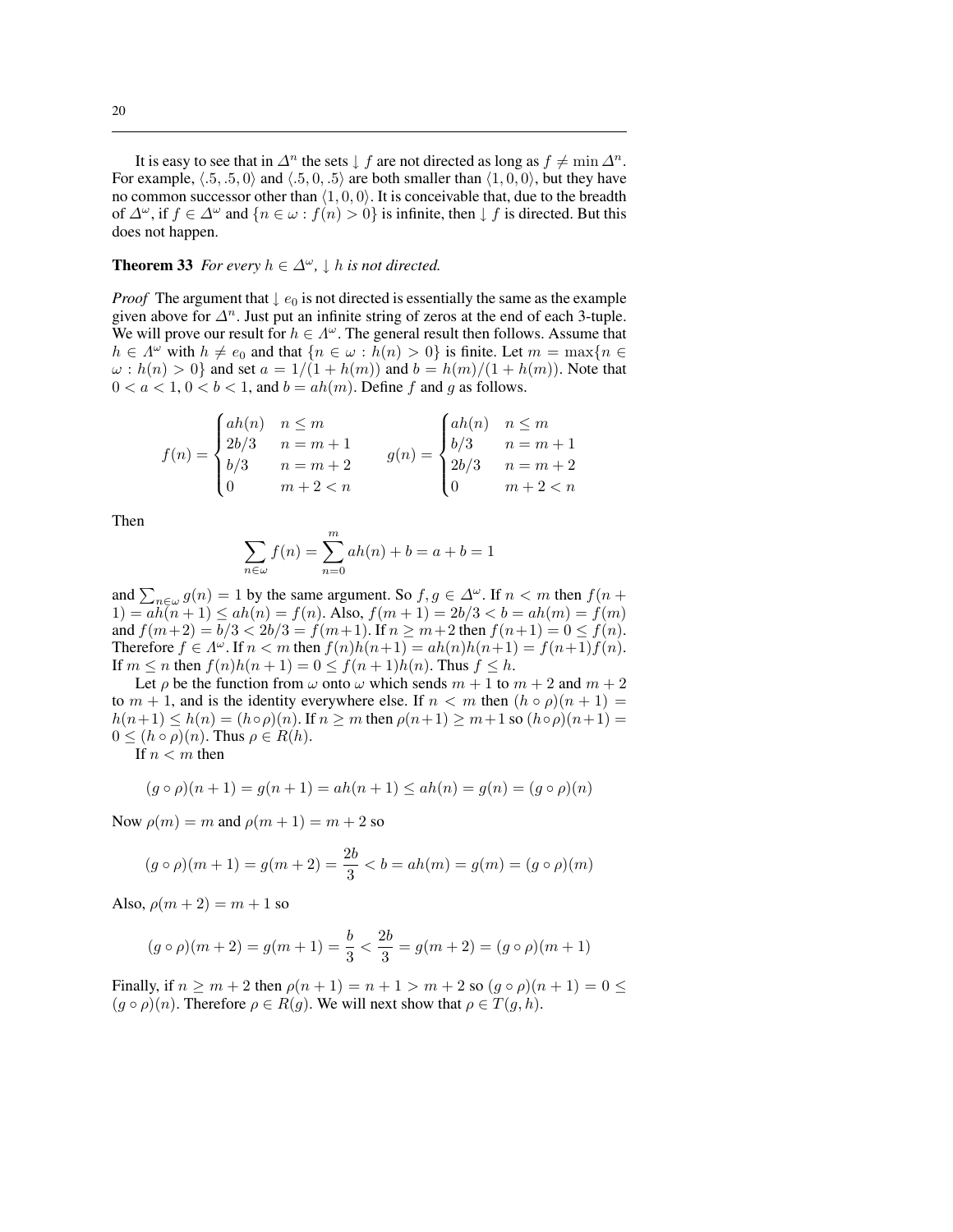If  $n < m$  then

$$
(g \circ \rho)(n)(h \circ \rho)(n+1) = g(n)h(n+1) = ah(n)h(n+1)
$$
  
=  $g(n+1)h(n) = (g \circ \rho)(n+1)(h \circ \rho)(n)$ 

If  $m \leq n$  then  $n + 1 \geq m + 1$  so  $\rho(n + 1) \geq m + 1$ . Therefore  $(g \circ \rho)(n)(h \circ \rho)(n)$  $\rho(n + 1) = 0 \le (g \circ \rho)(n + 1)(h \circ \rho)(n)$ , and  $\rho \in T(g, h)$ .

Now let  $p \in \downarrow h$  such that  $f \leq p$  and  $g \leq p$ . If  $n > m+2$  then  $f(n) = g(n) = 0$ so  $p(n) = 0$ . Let  $\sigma \in T(f, p)$  and  $\tau \in T(f, p)$ . Since  $\sigma \in R(f)$  we know that  $\sigma(m + 1) = m + 1$  and  $\sigma(m + 2) = m + 2$ . Since  $\tau \in R(g)$  we know that  $\tau(m+1) = m+2$  and  $\tau(m+2) = m+1$ . Therefore

$$
p(m + 1) = (p \circ \sigma)(m + 1) = (p \circ \tau)(m + 1) = p(m + 2)
$$

By Degeneration it must be true that  $p(m + 1) = p(m + 2) = 0$ .

Because  $p < h$ ,  $p^+ < h^+$  by Lemma 12, so  $p(0) < h(0)$ . There must be some  $k < m$  such that  $p(k) < h(k)$  and  $h(k + 1) < p(k + 1)$ . It is obvious from the second inequality that  $0 < p(k+1)$ , but it is also true that  $0 < p(k)$  because  $p < h$ and  $h(k) > 0$ . Therefore there are  $i, j \in \omega$  such that  $\sigma(i) = k$  and  $\sigma(j) = k + 1$ . We also know that  $i < j$  because h is decreasing. But

$$
(f \circ \sigma)(i)(p \circ \sigma)(j) = f(k)p(k+1) = ah(k)p(k+1)
$$
  
> ah(k+1)p(k) = f(k+1)p(k) = (f \circ \sigma)(j)(p \circ \sigma)(i)

a contradiction.

Now assume that  $h(n) > 0$  for all  $n \in \omega$ . Let  $k_0, k_1 \in \omega$  such that  $k_0 < k_1$ ,  $h(k_0+1) < h(k_0)$ , and  $h(k_1+1) < h(k_1)$ . Define f and g as in Theorem 30 using  $k_0$  in the definition of f and  $k_1$  in the definition of g. Let  $a_1$  and  $b_1$  be the constants used in the definition of f, and let  $a_2$  and  $b_2$  be the constants used in the definition of g. Let  $p \in \overline{I}$  h such that  $f, g \leq p$ . Note that  $f, g, p \in \Lambda^{\omega}_{+}$  by Lemma 29. If  $n < k_0$  then

$$
\frac{h(n)}{h(n+1)} = \frac{a_1 h(n)}{a_1 h(n+1)} = \frac{f(n)}{f(n+1)} \le \frac{p(n)}{p(n+1)}
$$

If  $k_0 \leq n < k_1$  then

$$
\frac{h(n)}{h(n+1)} = \frac{a_2 h(n)}{a_2 h(n+1)} = \frac{g(n)}{g(n+1)} \le \frac{p(n)}{p(n+1)}
$$

If  $k_1 \leq n$  then

$$
\frac{h(n)}{h(n+1)} = \frac{b_1 h(n)}{b_1 h(n+1)} = \frac{f(n)}{f(n+1)} \le \frac{p(n)}{p(n+1)}
$$

Therefore  $h \leq p$ .

This means that for every  $g \in \Delta^{\omega}$  there is no  $f < g$  such that f is a natural starting point for a path to  $g$ . We can always bypass  $f$  to get to  $g$ .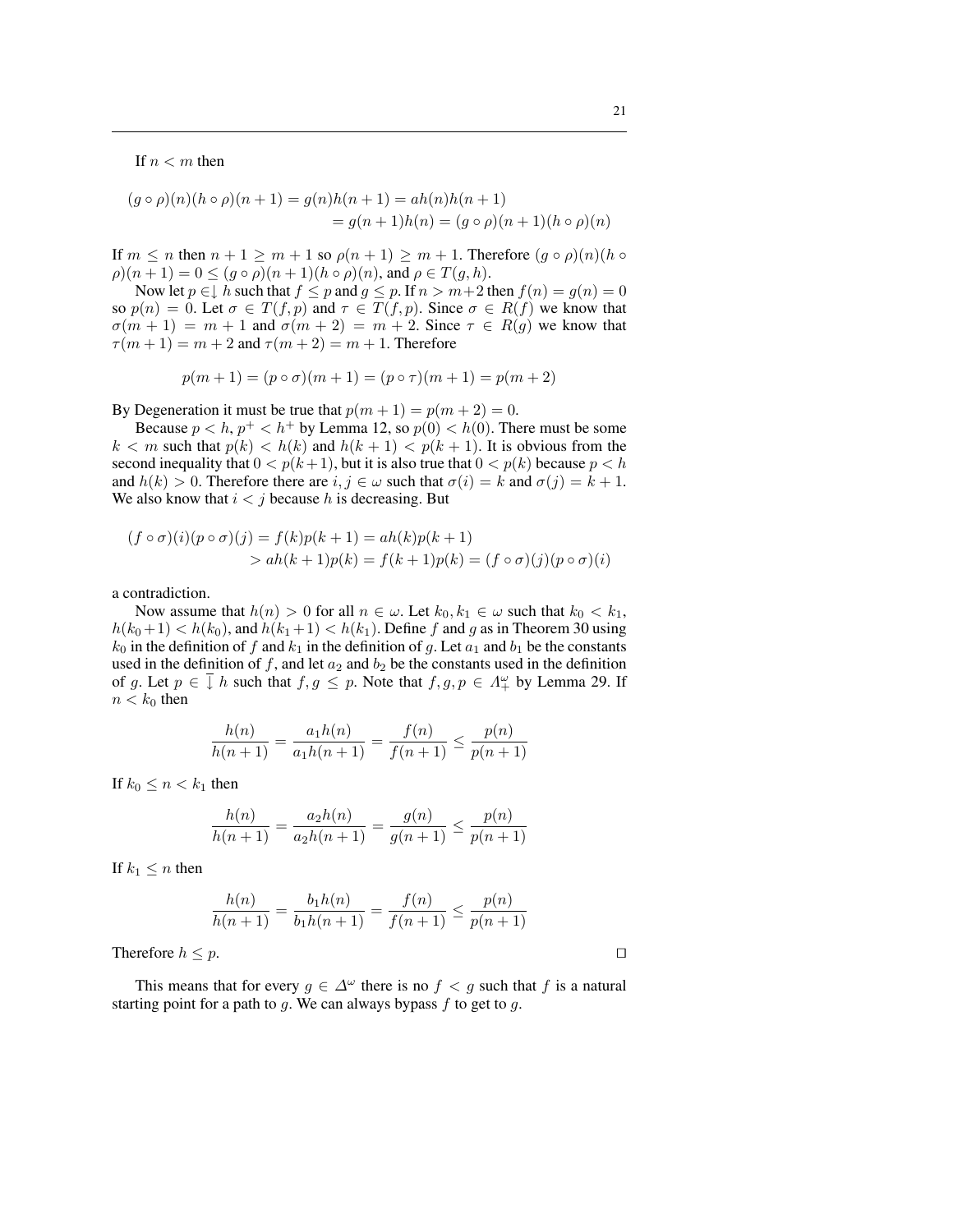#### 6 Continuous Functions and Measurements

The next theorem corresponds to Corollary 2.18 in [3] and the following corollary to Corollary 2.19 in [3]. They are proved in same way.

**Theorem 34** Let X be a dcpo. An increasing function  $\phi : \Delta^{\omega} \rightarrow X$  is Scott *continuous if and only if*  $\phi(\sup_{n \in \omega} f_n) = \sup_{n \in \omega} \phi(f_n)$  *for every increasing sequence*  $\langle f_n : n \in \omega \rangle$  *in*  $\Delta^\omega$ *.* 

Let  $[0, \infty)^*$  represent the set  $[0, \infty)$  with its reverse order.

**Corollary 35** *The function*  $s : \Delta^{\omega} \to [0, \infty)^*$  *given by*  $s(f) = -\ln(f^+)$  *for all*  $f \in \Delta^{\omega}$  is Scott continuous and has the following properties.

*1. For all*  $f, g \in \Delta^{\omega}$ , if  $f \le g$  *and*  $s(f) = s(g)$  *then*  $f = g$ *. That is, if*  $f < g$  *then*  $s(f) < s(g)$ .

*2. For all*  $f \in \Delta^{\omega}$ ,  $s(f) = 0$  *if and only if*  $f \in \max \Delta^{\omega}$ .

**Definition 36** The *natural retraction* of  $\Delta^{\omega}$  is the function  $r : \Delta^{\omega} \to \Lambda^{\omega}$  given by  $r(f) = f \circ \sigma$  for all  $f \in \Delta^{\omega}$  and  $\sigma \in R(f)$ .

That r is a function follows from the fact the  $f \circ \sigma = f \circ \tau$  for all  $\sigma, \tau \in R(f)$ .

**Theorem 37** *The natural retraction is a Scott continuous retraction from*  $\Delta^{\omega}$ *onto*  $\Lambda^{\omega}$ .

*Proof* It is obvious from the definition of r that r is the identity on  $\Lambda^{\omega}$  and that ran  $r = \Lambda^{\omega}$ . If  $f, g \in \Delta^{\omega}$  and  $f < g$  then there is  $\sigma \in R(f) \cap R(g)$ . By the comments after Lemma 23,  $r(f) = r_{\sigma}(f) < r_{\sigma}(g) = r(g)$ . If  $f, g \in \Delta^{\omega}$  and  $f \circ \sigma < g \circ \sigma$  then  $\sigma$  also shows that  $f < g$ . Thus r is strictly increasing and  $r \restriction \Delta^{\omega}_{\sigma}$  is an order isomorphism. It follows from Theorem 34 that r is Scott  $\Box$  continuous.  $\Box$ 

The natural retraction is also an open mapping under the Scott topology. We will use the following lemma to prove this.

**Lemma 38** *Let*  $g \in \Lambda^{\omega}$  *and let*  $\sigma : \omega \to \omega$  *be one-to-one. If* 

$$
f(n) = \begin{cases} g(\sigma^{-1}(n)) & n \in \operatorname{ran} \sigma \\ 0 & n \notin \operatorname{ran} \sigma \end{cases}
$$

*for all*  $n \in \omega$  *then*  $f \in \Delta^{\omega}$  *and*  $\sigma \in R(f)$ *.* 

*Proof* Obviously f is a function from  $\omega$  into [0, 1]. If  $f(n) > 0$  then  $n \in \text{ran }\sigma$ . Also,  $(f \circ \sigma)(n) = f(\sigma(n)) = g(\sigma^{-1}(\sigma(n))) = g(n)$  for every  $n \in \omega$ . Therefore

$$
\sum_{n \in \omega} f(n) = \sum_{m \in \text{ran }\sigma} f(n) = \sum_{n \in \omega} f(\sigma(n)) = \sum_{n \in \omega} g(n) = 1
$$

Thus  $f \in \Delta^{\omega}$  and, since  $f \circ \sigma = g \in \Lambda^{\omega}$ , we also have  $\sigma \in R(f)$ .

**Theorem 39** *If U is a Scott-open subset of*  $\Delta^{\omega}$  *and r is the natural retraction then*  $r[U]$  *is a Scott-open subset of*  $\Lambda^{\omega}$ .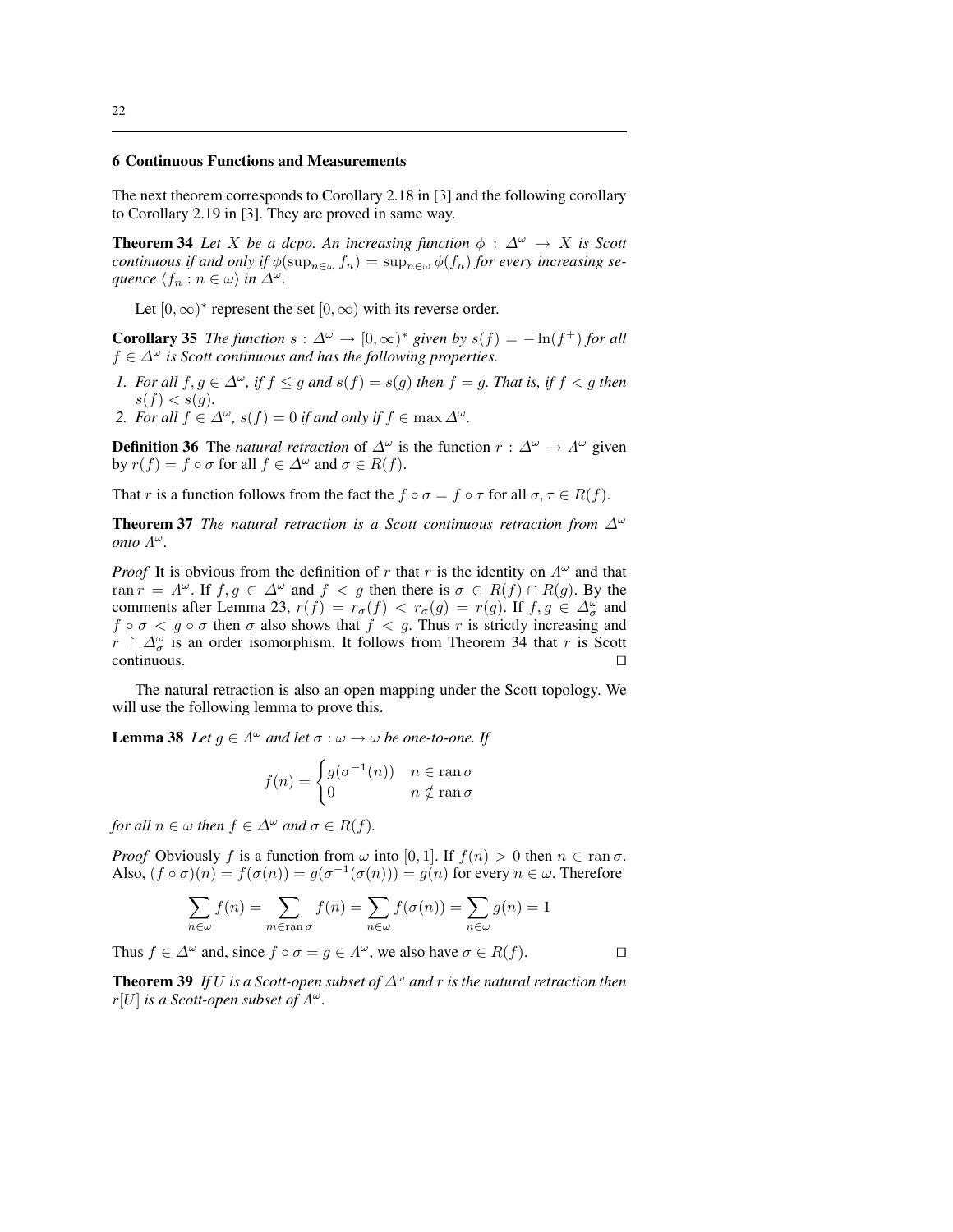*Proof* Let  $s \in r[U]$  and let  $t \in \Lambda^\omega$  with  $s < t$ . Let  $f \in U$  such that  $s = r(f)$ . There is  $\sigma \in R(f)$  such that  $r(f) = f \circ \sigma$ . Set

$$
g(n) = \begin{cases} t(\sigma^{-1}(n)) & n \in \text{ran}\,\sigma \\ 0 & n \notin \text{ran}\,\sigma \end{cases}
$$

for all  $n \in \omega$ . Then  $q \in \Delta^{\omega}$  and  $\sigma \in R(q)$ . If  $n \in \omega$  then

$$
(f\circ\sigma)(n)(g\circ\sigma)(n+1) = s(n)t(n+1) \leq s(n+1)t(n) = (f\circ\sigma)(n+1)(g\circ\sigma)(n)
$$

so  $f \leq g$ . But U is increasing, so  $g \in U$ . Therefore  $t = r(g) \in r[U]$ .

Let  $\langle t_k : k \in \omega \rangle$  be an increasing sequence in  $\Lambda^{\omega}$  such that  $\sup_{n \in \omega} t_k = s \in$ r[U]. Let  $f \in U$  and let  $\sigma \in R(f)$  such that  $f \circ \sigma = r(f) = s$ . For every  $k \in \omega$ and every  $n \in \omega$  define  $f_k(n)$  by the following equation.

$$
f_k(n) = \begin{cases} t_k(\sigma^{-1}(n)) & n \in \operatorname{ran} \sigma \\ 0 & n \notin \operatorname{ran} \sigma \end{cases}
$$

Then  $\langle f_k : k \in \omega \rangle$  is a sequence in  $\Delta^\omega$  and  $\sigma \in R(f_k)$  for every  $k \in \omega$ . If  $k, n \in \omega$ then

$$
(f_k \circ \sigma)(n)(f_{k+1} \circ \sigma)(n+1) = t_k(n)t_{k+1}(n+1)
$$
  
 
$$
\le t_k(n+1)t_{k+1}(n) = (f_k \circ \sigma)(n+1)(f_{k+1} \circ \sigma)(n)
$$

so  $f_k \leq f_{k+1}$ .

If  $n \in \text{ran }\sigma$  then

$$
\lim_{k \to \infty} f_k(n) = \lim_{k \to \infty} t_k(\sigma^{-1}(n)) = s(\sigma^{-1}(n)) = f(n)
$$

so  $f = \sup_{k \to \infty} f_k$  by Theorem 19. But  $f \in U$  and U is Scott-open, so there is  $k \in \omega$  such that  $f_k \in U$ . Then  $t_k = r(f_k) \in r[U]$  and  $r[U]$  is Scott-open.  $\square$ 

The following definition is from [3].

**Definition 40** Let X be a set. A function  $\phi : \Delta^{\omega} \to X$  is *symmetric* if and only if  $\phi(f \circ \sigma) = \phi(f)$  for every one-to-one function  $\sigma$  from  $\omega$  onto  $\omega$ .

The next theorem corresponds to Lemma 2.29 in [3] and is proved the same way.

**Theorem 41** If X is a set and  $\phi : A^{\omega} \to X$  then there is a unique symmetric *extension*  $\overline{\phi}$  :  $\Delta^{\omega} \rightarrow X$  *given by*  $\overline{\phi} = \phi \circ r$ *. If* X *is an ordered set and*  $\phi$  *is increasing, strictly increasing, or Scott continuous, then so is*  $\overline{\phi}$ *.* 

The examples of symmetric functions given in [3] apply here, except for Shannon entropy. Shannon entropy for  $\Delta^n$  is defined by

$$
S(f) = -\sum_{k=0}^{n-1} f(k) \ln(f(k))
$$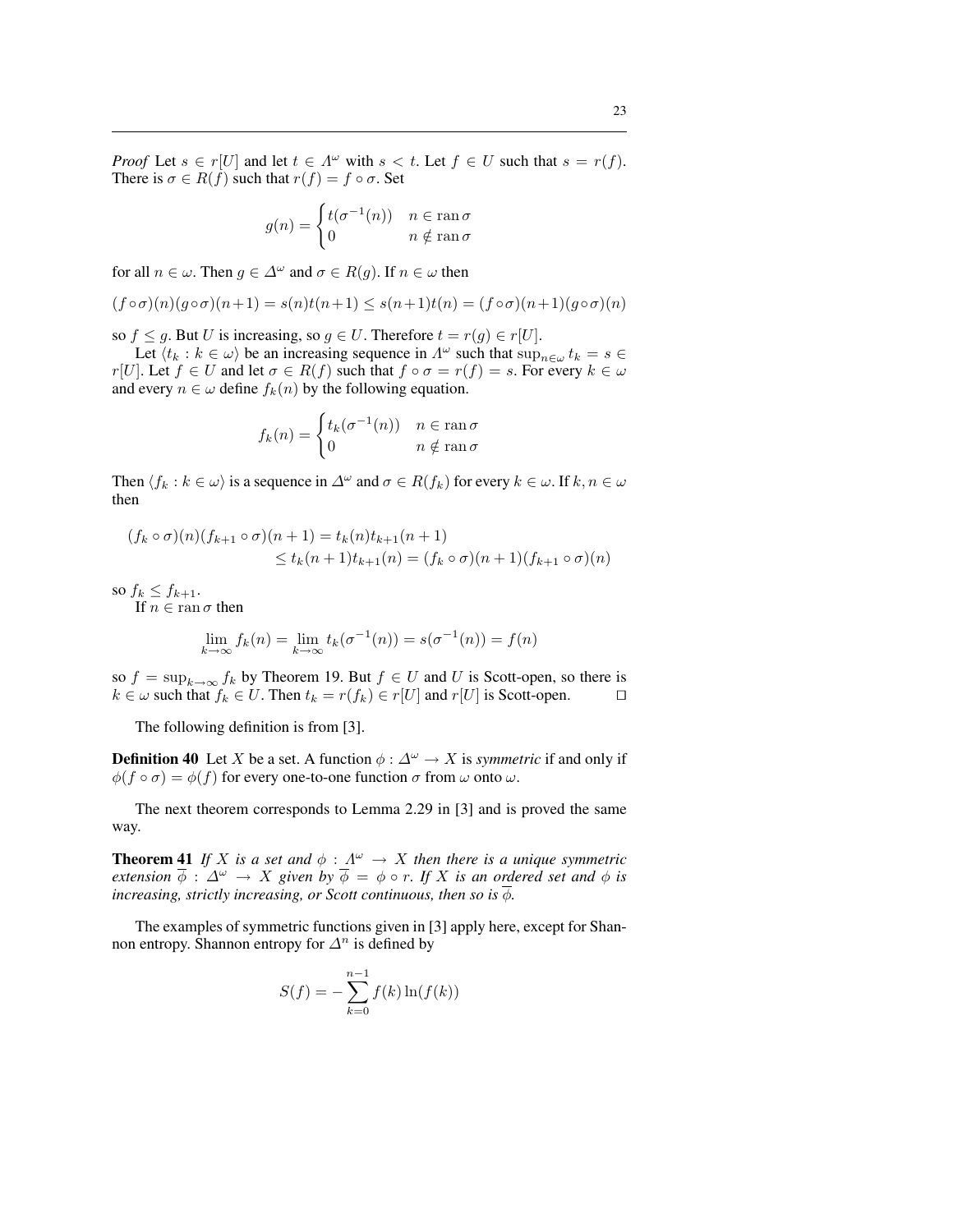where the summand is assumed to be 0 when  $f(k) = 0$ . There is no problem with the existence of this function for finite sequences. However, there are some elements of  $\Delta^{\omega}$  for which the infinite version of the series diverges. I am indebted to my University of Dayton colleague, Bob Gorton, for the following example. Let

 $f(n) = \frac{1}{(n+2)\ln(n+2)}$  and  $g(n) = \frac{1}{(n+2)(\ln(n+2))^2}$  for  $n \in \omega$ . A simple integral test shows that  $\sum_{n\in\omega} f(n)$  diverges and  $\sum_{n\in\omega} g(n)$  converges. Also

$$
f(n) = \frac{\ln(n+2)}{(n+2)(\ln(n+2))^2}
$$
  
 
$$
\leq \frac{\ln[(n+2)(\ln(n+2))^2]}{(n+2)(\ln(n+2))^2} = |g(n+2)\ln(g(n+2))|
$$

for all  $n \ge 1$ . Therefore  $\sum_{n \in \omega} g(n) \ln(g(n))$  diverges. Of course,  $g \notin \Delta^{\omega}$ , but we can rectify that by multiplying g by a constant. The resulting element of  $\Delta^{\omega}$ has the same convergence properties as g. We will say that the states for which the Shannon entropy diverges have infinite Shannon entropy. One can think of these states as having probabilities that are so close to one another that the entropy measurement sees all the outcomes as essentially the same and therefore gives an infinite value to the state. Or one can think of these states as having so much noise that any underlying structure is completely lost. As we will see the relation between the states with finite Shannon entropy and those with infinite Shannon entropy is rather interesting. One would expect that if state  $f$  has finite Shannon entropy and state g is larger than f and therefore carries more information than f, then q would not only have finite Shannon entropy but would have a lower entropy value than f. This is precisely what happens. But we can also find a sequence of states, each with infinite Shannon entropy, which converge to a pure state, which has Shannon entropy 0. This would be like having an infinite number of completely unintelligible messages suddenly resolving themselves into one in which the message is certain.

It is not hard to use the properties of the function  $-x \ln x$  to show that if  $f < g$ and  $f$  has finite Shannon entropy, then  $g$  has finite Shannon entropy. It is not so easy to show that the value of the entropy is actually decreasing. We will follow the approach used in [3].

**Definition 42** For every  $f, g \in \Delta^{\omega}$  the relative Shannon entropy of g given f is

$$
S(g||f) = \sum_{n \in \omega} g(n) \ln \left[ \frac{g(n)}{f(n)} \right]
$$

if the series converges.

If  $f(m) = 0$  and  $g(m) \neq 0$  for some m then we may assign the value  $\infty$  to  $g(m) \ln[g(m)/f(m)]$  and therefore to  $\sum g(n) \ln[g(n)/f(n)]$ . If  $g(m) = 0$  then  $g(m) \ln[g(m)/f(m)]$  is assumed to be 0 regardless of the value of  $f(m)$ .

**Lemma 43**  $S(g||f) \ge 0$  *for all*  $f, g \in \Delta^{\omega}$  *and*  $S(g||f) = 0$  *if and only if*  $f = g$ *.*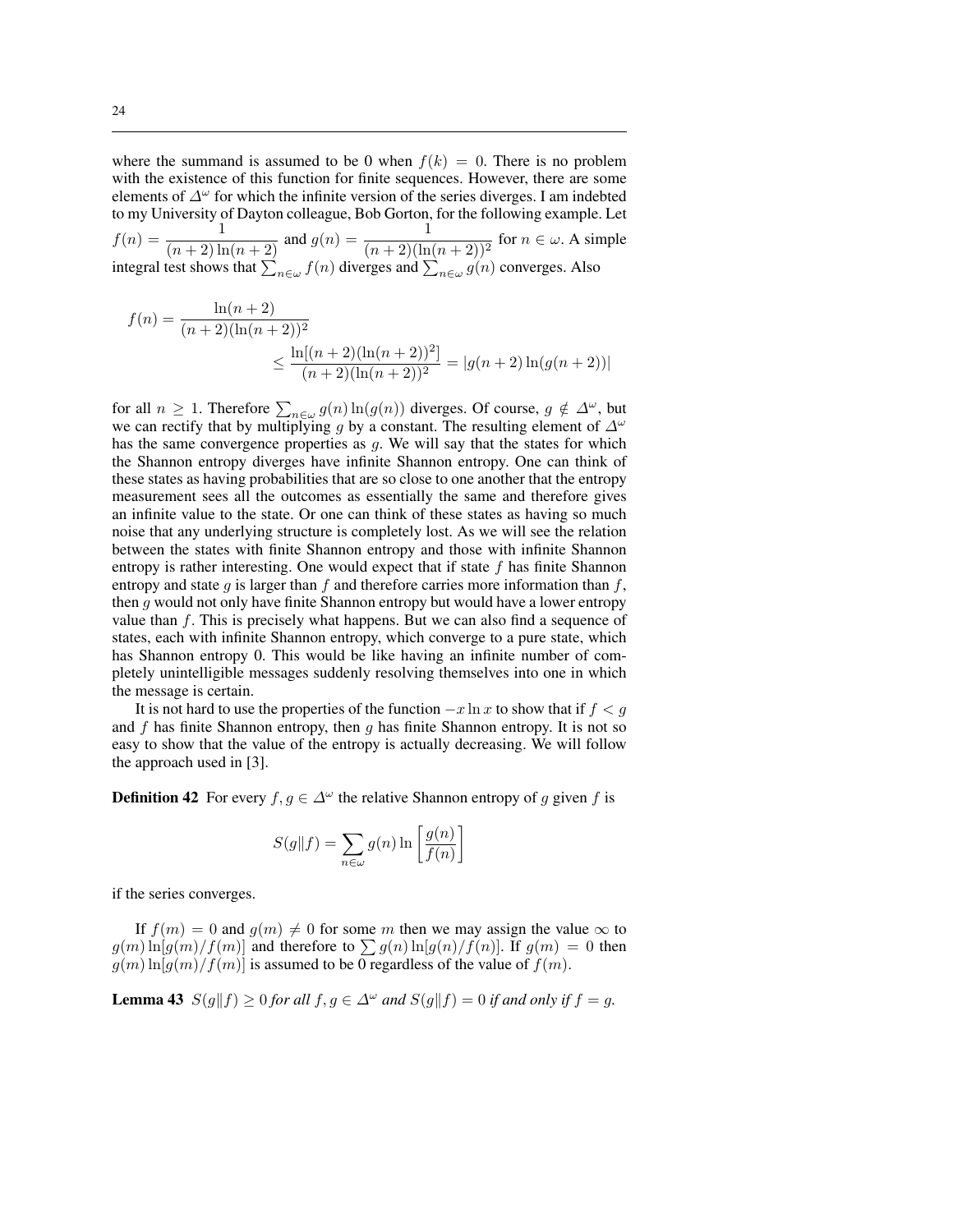*Proof* Fix  $g \in \Delta^{\omega}$ . Then  $\sum g(n) = 1$ . Let  $U(f) = \sum g(n) \ln[g(n)/f(n)]$ . The maximum value of  $U(f)$  is obviously  $\infty$ . We will use the method of Lagrange multipliers to show that the minimum value of  $U(f)$  subject to  $\sum f(n) = 1$  is 0 and it occurs when  $f = g$ . We need consider only those functions f which are 0 only when  $q$  is also 0.

For every  $n \in \omega$  when we take a partial derivative of  $U(f)$  with respect to the variable  $f(n)$  we get  $-g(n)/f(n) = \lambda$  or  $-g(n) = \lambda f(n)$ . Therefore  $-1 =$ the variable  $f(n)$  we get  $-g(n)/f(n) = \lambda$  or  $-g(n) = \lambda f(n)$ . Interestive  $-1 =$ <br> $-\sum g(n) = \lambda \sum f(n) = \lambda$ . It follows that U reaches its minimum if and only if  $f = g$ . In that case,  $U(f) = \sum g(n) \ln[g(n)/f(n)] = 0$ .

**Theorem 44** *If*  $f, g \in \Delta^{\omega}$  *and*  $f$  *has finite Shannon entropy then*  $g$  *has finite Shannon entropy and*  $S(f) > S(g)$ *.* 

*Proof* Assume that  $f, g \in \Lambda^{\omega}$ . There is  $m \in \omega$  such that if  $n \leq m$  then  $f(n)$  $g(n)$  and if  $n > m$  then  $f(n) \ge g(n)$ . Note that if  $f(m) = 0$  and  $f(k) = 0$ then  $g(k) = 0$  and we may assign the value 0 to  $[g(k) - f(k)] \ln[f(k)/f(m)]$ . Furthermore, if  $f(m) = 0$  and  $f(k) \neq 0$  then  $k < m$  so  $f(k) < g(k)$  and we may assign the value  $\infty$  to  $[g(k) - f(k)] \ln[f(k)/f(m)]$ . If follows that for every  $n > m$ 

$$
\sum_{k=0}^{n} [g(k) - f(k)] \ln f(k)
$$
  
= 
$$
\sum_{k=0}^{m-1} \ln \left[ \frac{f(k)}{f(m)} \right] + \sum_{k=m+1}^{n} [g(k) - f(k)] \ln \left[ \frac{f(k)}{f(m)} \right] \ge 0
$$

and therefore

$$
\sum_{k=0}^{n} g(k) \ln f(k) - \sum_{k=0}^{n} f(k) \ln f(k) \ge 0
$$
  

$$
-\sum_{k=0}^{n} f(k) \ln f(k) \ge -\sum_{k=0}^{n} g(k) \ln f(k).
$$

By Lemma 43 we have  $\sum_{k=0}^{\infty} g(k) \ln[g(k)/f(k)] \ge 0$ , so

$$
-\sum_{k=0}^{n} g(k) \ln f(k) \ge -\sum_{k=0}^{n} \ln g(k)
$$

and

or

$$
-\sum_{k=0}^{n} f(k) \ln f(k) \ge -\sum_{k=0}^{n} g(k) \ln g(k).
$$

Thus  $\lim_{n\to\infty}\sum_{k=0}^n g(k) \ln g(k)$  converges, g has finite entropy, and  $S(f) \geq$  $S(g).$ 

If  $S(f) = S(g)$  then

$$
-\sum_{k=0}^{\infty} g(k) \ln f(k) = -\sum_{k=0}^{\infty} g(k) \ln g(k)
$$

and  $S(g||f) = 0$ , which means that  $f = g$ . The result for general f and g follows from symmetry.  $\Box$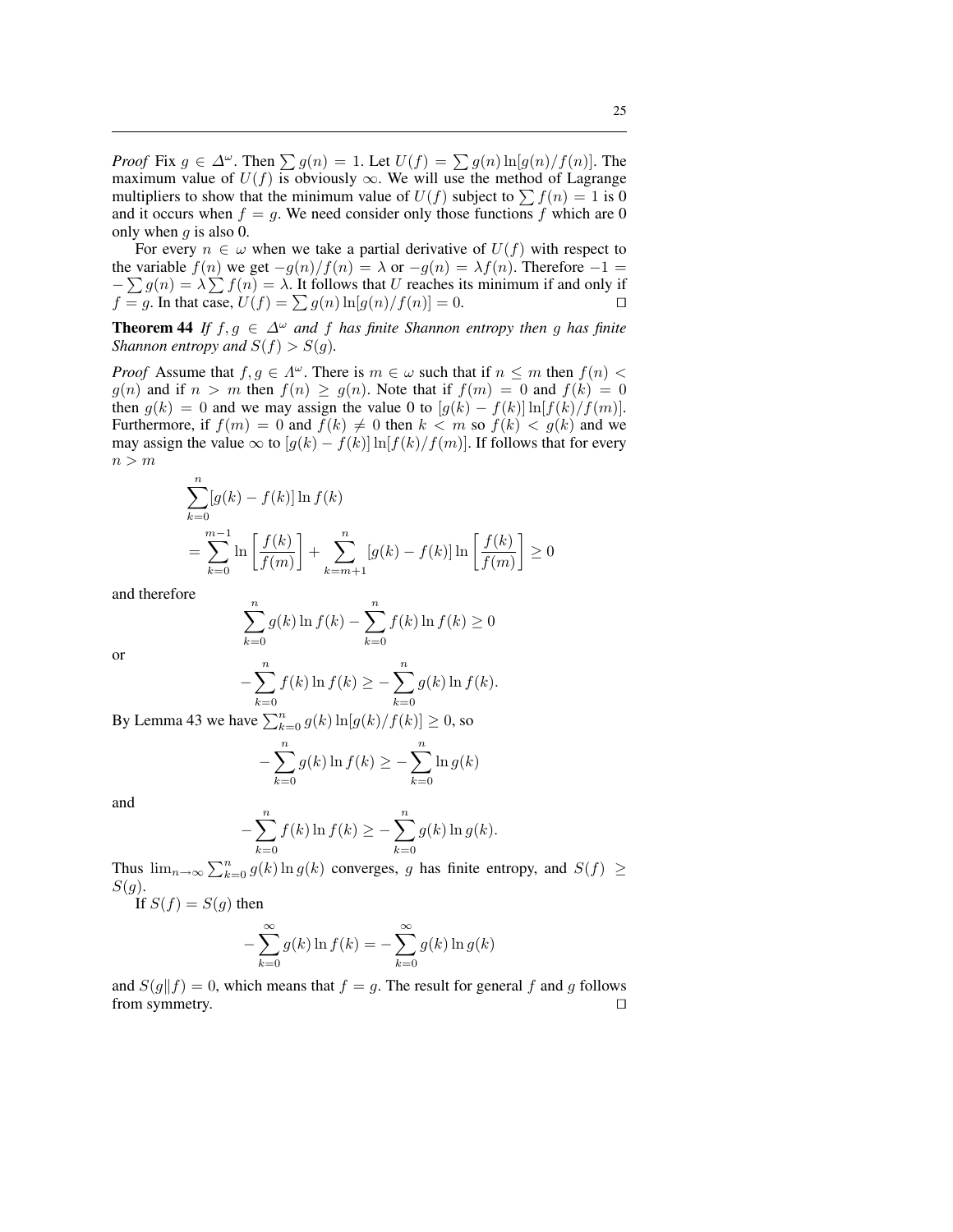As a consequence, S is increasing as a function into  $[0, \infty)^*$ . Also, if  $f \leq g$ and  $q$  has infinite entropy then so does  $f$ .

We will use the following lemma in an example of a sequence of states with infinite entropy which converge to a state with finite entropy.

**Lemma 45** *Let*  $f \in \Delta^{\omega}$ *. If*  $f$  *has infinite Shannon entropy and*  $0 < a$  *then*  $af$  *has infinite Shannon entropy.*

*Proof* If the series  $S(af) = \sum_{n \in \omega} af(n) \ln[af(n)]$  converges, then so does the series  $\sum_{n \in \omega} [f(n) \ln[af(n)] - f(n) \ln a] = \sum_{n \in \omega} f(n) \ln f(n) = S(f)$ .

*Example 46* There is an increasing sequence  $\langle f_n \rangle$  in  $\Delta^{\omega}$  such that each  $f_n$  has infinite Shannon entropy and  $\lim_{n\to\infty} f_n = e_0$ .

Let  $f \in \Lambda^{\omega}$  with infinite Shannon entropy. Let a be a number between 0 and 1, and set  $b = \frac{a[f(0) - 1] + 1}{f(0)}$ . Then

$$
a < 1
$$
  
\n
$$
a[f(0) - 1] > f(0) - 1
$$
  
\n
$$
b = \frac{a[f(0) - 1] + 1}{f(0)} > 1
$$

If we set  $q(0) = bf(0)$  and  $q(n) = af(n)$  for all  $n > 0$  then

$$
\sum_{n \in \omega} g(n) = bf(0) + a \sum_{n \in \omega} f(n)
$$

$$
= bf(0) + a[1 - f(0)]
$$

$$
= 1
$$

So  $g \in \Lambda^{\omega}$ . Furthermore,

$$
f(0)g(1) = af(0)f(1) \le bf(0)f(1) = f(1)g(0)
$$

and, for  $n > 0$ ,

$$
f(n)g(n + 1) = af(n)f(n + 1) = f(n + 1)g(n)
$$

and therefore  $f < q$ .

Set  $f_0 = f$  and, for every  $n \in \omega$ , set  $f_{n+1}(0) = bf_n(0)$  and  $f_{n+1}(m) =$  $af_n(m)$  for  $m > 0$ . Then  $\langle f_n \rangle$  is an increasing sequence of states in  $\Lambda^{\omega}$  each of which has infinite Shannon entropy by Lemma 45. But for every  $m > 0$  we have  $\lim_{n\to\infty} f_n(m) = \lim_{n\to\infty} a^n f(m) = 0$ . Thus  $\lim_{n\to\infty} f_n(0) = 1$  and  $\lim_{n\to\infty} f_n = e_0.$ 

The examples of symmetric functions in [3] play a very important role in the model  $\Delta^n$ . They are *measurements*. They measure the information content of an element of  $\Delta^n$  and can tell us how close to a pure state a particular element of  $\Delta^n$ lies. But  $\Delta^{\omega}$  offers too many ways to approach a maximal element. These symmetric functions cannot keep track of all the elements as well in this setting. This means, in particular, that entropy is no longer a measurement.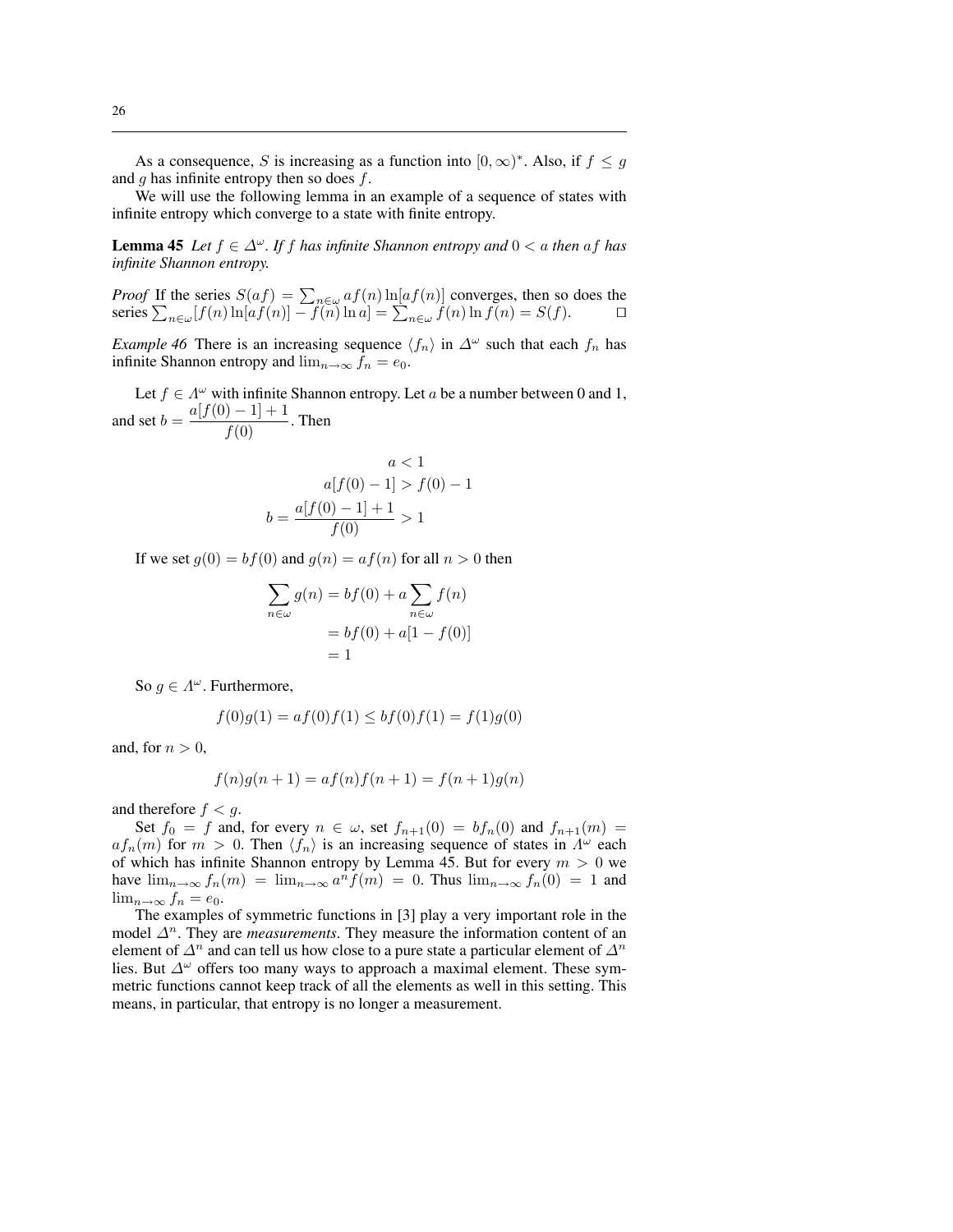**Definition 47** Let X be an ordered set and  $b \in X$ . A Scott continuous map  $\mu: X \to [0, \infty)^*$  *measures the content* of *b* if and only if for every Scott neighborhood U of b there is a Scott neighborhood V of  $\mu(b)$  such that  $\mu^{-1}[V] \cap \downarrow b \subseteq U$ .

We say that  $\mu$  measures  $A \subseteq X$  when  $\mu$  measures the content of every element of A.

**Definition 48** Let X be an ordered set. A Scott continuous function  $\mu : X \rightarrow$ [0, ∞)<sup>\*</sup> is a *measurement* of X if and only if  $\mu$  measures ker  $\mu = \{a \in X :$  $\mu(a) = 0$ .

These definitions can be generalized by replacing  $[0, \infty)^*$  by a dcpo.

**Theorem 49** If  $\mu : \Delta^{\omega} \to [0, \infty)^*$  is symmetric and ker  $\mu = \max \Delta^{\omega}$  then  $\mu$  is *not a measurement of*  $\Delta^{\omega}$ *.* 

*Proof* In order to be a measurement,  $\mu$  must be Scott continuous, so we may assume that  $\mu$  is Scott continuous. For every  $k \in \omega$  let  $f_k$  be the element of  $\Delta^{\omega}$ such that  $f_k(0) = 1 - 2^{-k-1}$ ,  $f_k(1) = 2^{-k-1}$ , and  $f_k(n) = 0$  for all  $n > 1$ . Then  $\langle f_k : k \in \omega \rangle$  is an increasing sequence in  $\Lambda^{\omega}$  and  $\sup_{k \in \omega} f_k = e_0$ . Define a new sequence by setting  $g_k(0) = 1 - 2^{-k-1}$ ,  $g_k(k+1) = 2^{-k-1}$ , and  $g_k(n) = 0$  for all sequence by setting  $g_k(0) = 1 - 2^{n-1}$ ,  $g_k(k)$ <br>other values of *n*. We will show that  $K = \bigcup$  $\int_{k\in\omega} \overline{\downarrow} g_k$  is Scott-closed. It is clearly decreasing.

Assume that there is  $f \in \Delta^{\omega}$  such that  $B = \{k \in \omega : f \le g_k\}$  is infinite. We can write  $B = \{k_j : j \in \omega\}$  in such a way that  $k_i < k_j$  when  $i < j$ . Let  $j \in \omega$ with  $j > 0$ , and let  $\sigma \in R(f) \cap R(g_{k_0})$  and  $\tau \in R(f) \cap R(g_{k_j})$ . Now  $\sigma(0) = 0$ and  $\sigma(1) = k_0 + 1$  by the definition of  $g_{k_0}$ . Therefore  $f(k_0 + 1) \ge f(k_j + 1)$ . But  $\tau(0) = 0$  and  $\tau(1) = k_j + 1$  by the definition of  $g_{k_j}$ , so  $f(k_j + 1) \ge f(k_0 + 1)$ . Thus  $f(k_j + 1) = f(k_0 + 1)$  for all  $j \in \omega$ . But then  $f(k_j + 1) = 0$  for all  $j \in \omega$ , which is impossible because  $g_{k_j}(k_j+1) > 0$ . Therefore if  $f \in K$  then  $\{k \in \omega : f \leq g_k\}$ is finite.

Let  $\langle h_n : n \in \omega \rangle$  be an increasing sequence in K. There is a finite  $F \subseteq \omega$ Let  $\langle h_n : n \in \omega \rangle$  be an increasing sequence in *K*. There is a finite  $F \subseteq \omega$ <br>such that  $\{h_n : n \in \omega\} \subseteq \bigcup_{k \in F} \overline{\downarrow} g_k$ . This means that there is  $k \in \omega$  such that  $\{h_n : n \in \omega\} \subseteq \overline{I}$   $g_k$ . Then  $\sup_{n \in \omega} h_n \in \overline{I}$   $g_k \subseteq K$ . It follows that K is closed under the suprema of directed subsets and that  $K$  is Scott-closed.

Set  $U = \Delta^{\omega} - K$ . U is a Scott neighborhood of  $e_0$ . Let V be a Scott neighborhood of  $\mu(e_0) = 0$ . There is  $k \in \omega$  such that  $\mu(f_k) \in V$ . But  $\mu(g_k) = \mu(f_k)$ because  $\mu$  is symmetric, so  $g_k \in \mu^{-1}[V] \cap \downarrow e_0$  and  $\mu^{-1}[V] \cap \downarrow e_0 \nsubseteq U$ .

It is hard to imagine a meaningful measurement which is not symmetric, that is, which can tell the difference between various outcomes within a state and will assign a different measure of information to the state when the same probabilities are rearranged among the outcomes.

#### 7 Conclusion

We have seen that the model of Coecke and Martin can be extended to the infinite dimensional classical states with mixed results. It does provide a picture of increasing certainty or increasing information about the system and it also satisfies